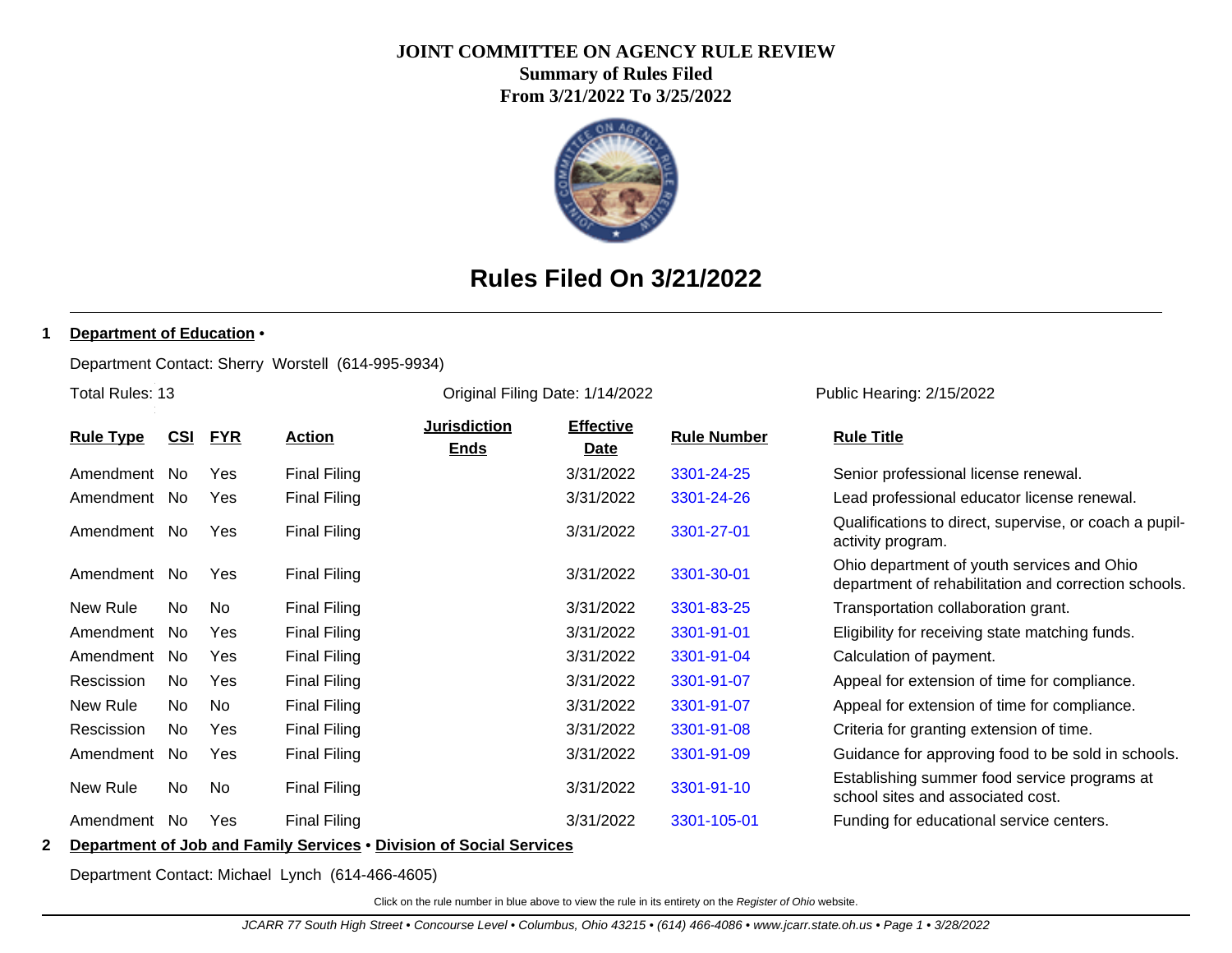|   | <b>Total Rules: 1</b> |                |                |                                                                     | Original Filing Date: 11/10/2021   |                                 |                    | Public Hearing: 12/16/2021                                                                                                  |
|---|-----------------------|----------------|----------------|---------------------------------------------------------------------|------------------------------------|---------------------------------|--------------------|-----------------------------------------------------------------------------------------------------------------------------|
|   | <b>Rule Type</b>      | <b>CSI</b>     | <b>FYR</b>     | <b>Action</b>                                                       | <b>Jurisdiction</b><br><b>Ends</b> | <b>Effective</b><br><b>Date</b> | <b>Rule Number</b> | <b>Rule Title</b>                                                                                                           |
|   | Amendment No          |                | No             | <b>Final Filing</b>                                                 |                                    | 3/31/2022                       | 5101:2-16-02       | Application and qualification process for receipt of<br>publicly funded child care benefits.                                |
| 3 |                       |                |                | Department of Job and Family Services . Division of Social Services |                                    |                                 |                    |                                                                                                                             |
|   |                       |                |                | Department Contact: Michael Lynch (614-466-4605)                    |                                    |                                 |                    |                                                                                                                             |
|   | <b>Total Rules: 1</b> |                |                |                                                                     | Original Filing Date: 12/8/2021    |                                 |                    | Public Hearing: 1/13/2022                                                                                                   |
|   | <b>Rule Type</b>      |                | <b>CSI FYR</b> | <b>Action</b>                                                       | <b>Jurisdiction</b><br><b>Ends</b> | <b>Effective</b><br>Date        | <b>Rule Number</b> | <b>Rule Title</b>                                                                                                           |
|   | Amendment Yes No      |                |                | <b>Final Filing</b>                                                 |                                    | 4/1/2022                        | 5101:2-42-93       | Change of placement or visitation plan prior to<br>journalization of case plan.                                             |
| 4 |                       |                |                | Department of Job and Family Services . Division of Social Services |                                    |                                 |                    |                                                                                                                             |
|   |                       |                |                | Department Contact: Michael Lynch (614-466-4605)                    |                                    |                                 |                    |                                                                                                                             |
|   | <b>Total Rules: 1</b> |                |                |                                                                     | Original Filing Date: 12/14/2021   |                                 |                    | Public Hearing: 1/20/2022                                                                                                   |
|   | <b>Rule Type</b>      | <u>CSI FYR</u> |                | <b>Action</b>                                                       | <b>Jurisdiction</b><br><b>Ends</b> | <b>Effective</b><br><b>Date</b> | <b>Rule Number</b> | <b>Rule Title</b>                                                                                                           |
|   | Amendment No          |                | No             | <b>Final Filing</b>                                                 |                                    | 4/1/2022                        | 5101:2-44-05.2     | Medicaid eligibility for state adoption subsidy<br>recipient moving from or to Ohio.                                        |
| 5 |                       |                |                | Department of Job and Family Services . Division of Social Services |                                    |                                 |                    |                                                                                                                             |
|   |                       |                |                | Department Contact: Michael Lynch (614-466-4605)                    |                                    |                                 |                    |                                                                                                                             |
|   | <b>Total Rules: 2</b> |                |                |                                                                     | Original Filing Date: 1/3/2022     |                                 |                    | Public Hearing: 2/9/2022                                                                                                    |
|   | <b>Rule Type</b>      |                | <b>CSI FYR</b> | <b>Action</b>                                                       | <b>Jurisdiction</b><br><b>Ends</b> | <b>Effective</b><br>Date        | <b>Rule Number</b> | <b>Rule Title</b>                                                                                                           |
|   | Amendment Yes Yes     |                |                | <b>Final Filing</b>                                                 |                                    | 4/1/2022                        | 5101:2-5-26        | Procedures for revocation, denial of initial<br>certification or denial of recertification of a foster<br>home certificate. |
|   | Amendment No          |                | Yes            | <b>Final Filing</b>                                                 |                                    | 4/1/2022                        | 5101:2-7-08        | Alternative care arrangements.                                                                                              |
| 6 |                       |                |                | Department of Natural Resources . Division of Wildlife              |                                    |                                 |                    |                                                                                                                             |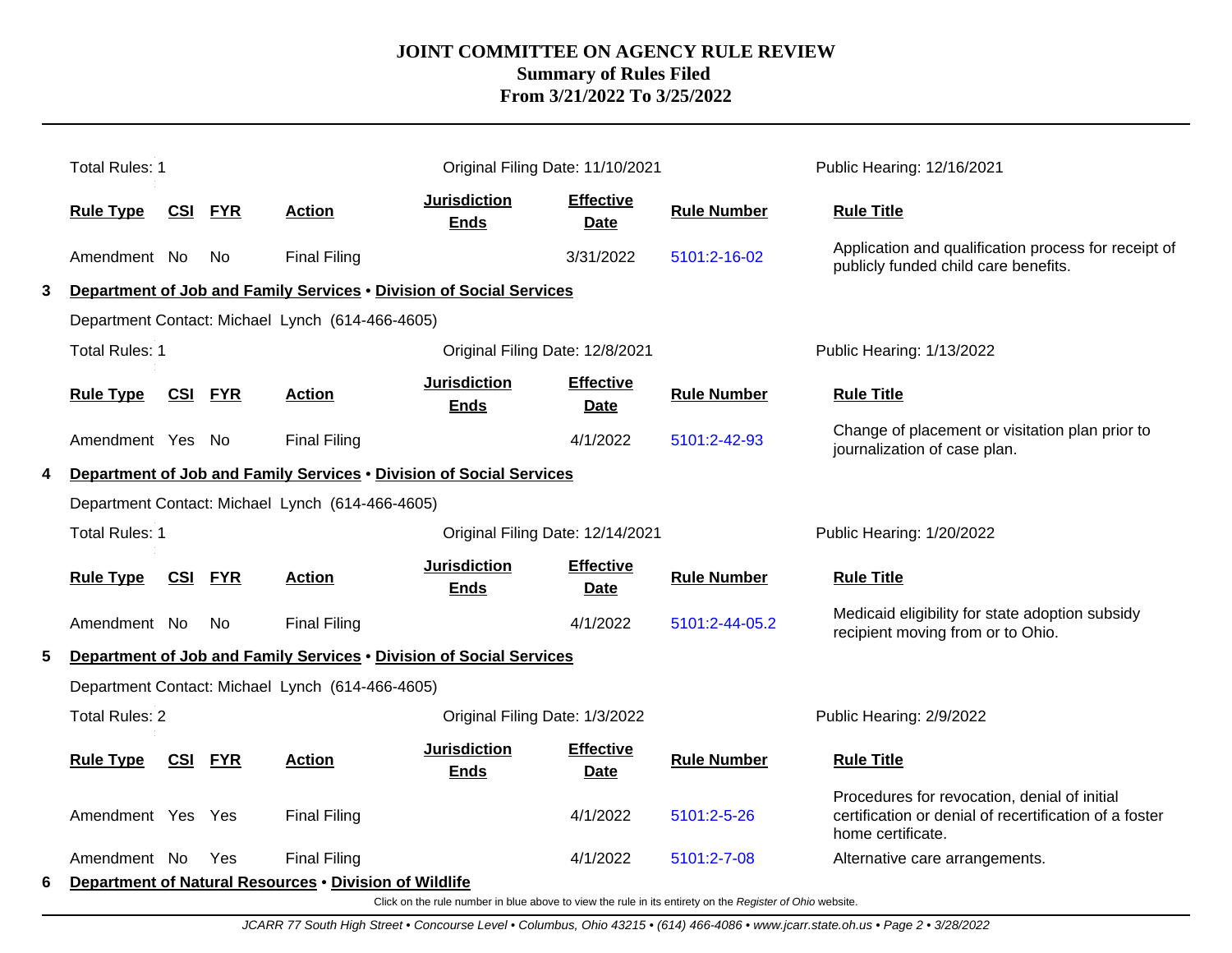Department Contact: Brian Becker ((614) 265-6861)

|   | <b>Total Rules: 2</b>         |            |            |                                                  | Original Filing Date: 2/14/2022    |                                 |                    | Public Hearing: 3/24/2022                                                                                                                |
|---|-------------------------------|------------|------------|--------------------------------------------------|------------------------------------|---------------------------------|--------------------|------------------------------------------------------------------------------------------------------------------------------------------|
|   | <b>Rule Type</b>              | CSI        | <b>FYR</b> | <b>Action</b>                                    | <b>Jurisdiction</b><br><b>Ends</b> | <b>Effective</b><br><b>Date</b> | <b>Rule Number</b> | <b>Rule Title</b>                                                                                                                        |
|   | Amendment No                  |            | Yes        | <b>Revised Filing</b>                            | 4/20/2022                          |                                 | 1501:31-7-05       | Seasons and limits on rail, common snipe (Wilson's<br>snipe), woodcock, gallinules (common moorhens),<br>teal, geese and mourning doves. |
|   | Amendment No                  |            | Yes        | <b>Revised Filing</b>                            | 4/20/2022                          |                                 | 1501:31-23-01      | Special endangered wild animal regulations.                                                                                              |
| 7 |                               |            |            | <b>Ohio Department of Medicaid • Eligibility</b> |                                    |                                 |                    |                                                                                                                                          |
|   |                               |            |            | Department Contact: Tommi Potter (614-752-3877)  |                                    |                                 |                    |                                                                                                                                          |
|   | <b>Total Rules: 2</b>         |            |            |                                                  | Original Filing Date: 1/13/2022    |                                 |                    | Public Hearing:                                                                                                                          |
|   | <b>Rule Type</b>              | CSI        | <b>FYR</b> | <b>Action</b>                                    | <b>Jurisdiction</b><br><b>Ends</b> | <b>Effective</b><br><b>Date</b> | <b>Rule Number</b> | <b>Rule Title</b>                                                                                                                        |
|   | Rescission                    | No         | Yes        | <b>Final Filing</b>                              |                                    | 4/1/2022                        | 5160:1-3-05.1      | Medicaid: resource requirement.                                                                                                          |
|   | New Rule                      | No.        | <b>No</b>  | <b>Final Filing</b>                              |                                    | 4/1/2022                        | 5160:1-3-05.1      | Medicaid: resource requirement.                                                                                                          |
| 8 | Ohio Department of Medicaid . |            |            |                                                  |                                    |                                 |                    |                                                                                                                                          |
|   |                               |            |            | Department Contact: Tommi Potter (614-752-3877)  |                                    |                                 |                    |                                                                                                                                          |
|   | <b>Total Rules: 1</b>         |            |            |                                                  | Original Filing Date: 1/14/2022    |                                 |                    | Public Hearing: 2/14/2022                                                                                                                |
|   | <b>Rule Type</b>              | <u>CSI</u> | <b>FYR</b> | <b>Action</b>                                    | <b>Jurisdiction</b><br><b>Ends</b> | <b>Effective</b><br><b>Date</b> | <b>Rule Number</b> | <b>Rule Title</b>                                                                                                                        |
|   | Amendment Yes Yes             |            |            | <b>Final Filing</b>                              |                                    | 4/1/2022                        | 5160-5-01          | Dental services.                                                                                                                         |
| 9 | Ohio Department of Medicaid . |            |            |                                                  |                                    |                                 |                    |                                                                                                                                          |
|   |                               |            |            | Department Contact: Tommi Potter (614-752-3877)  |                                    |                                 |                    |                                                                                                                                          |
|   | <b>Total Rules: 2</b>         |            |            |                                                  | Original Filing Date: 1/14/2022    |                                 |                    | Public Hearing: 2/14/2022                                                                                                                |
|   | <b>Rule Type</b>              | CSI        | <b>FYR</b> | <b>Action</b>                                    | <b>Jurisdiction</b><br><b>Ends</b> | <b>Effective</b><br><b>Date</b> | <b>Rule Number</b> | <b>Rule Title</b>                                                                                                                        |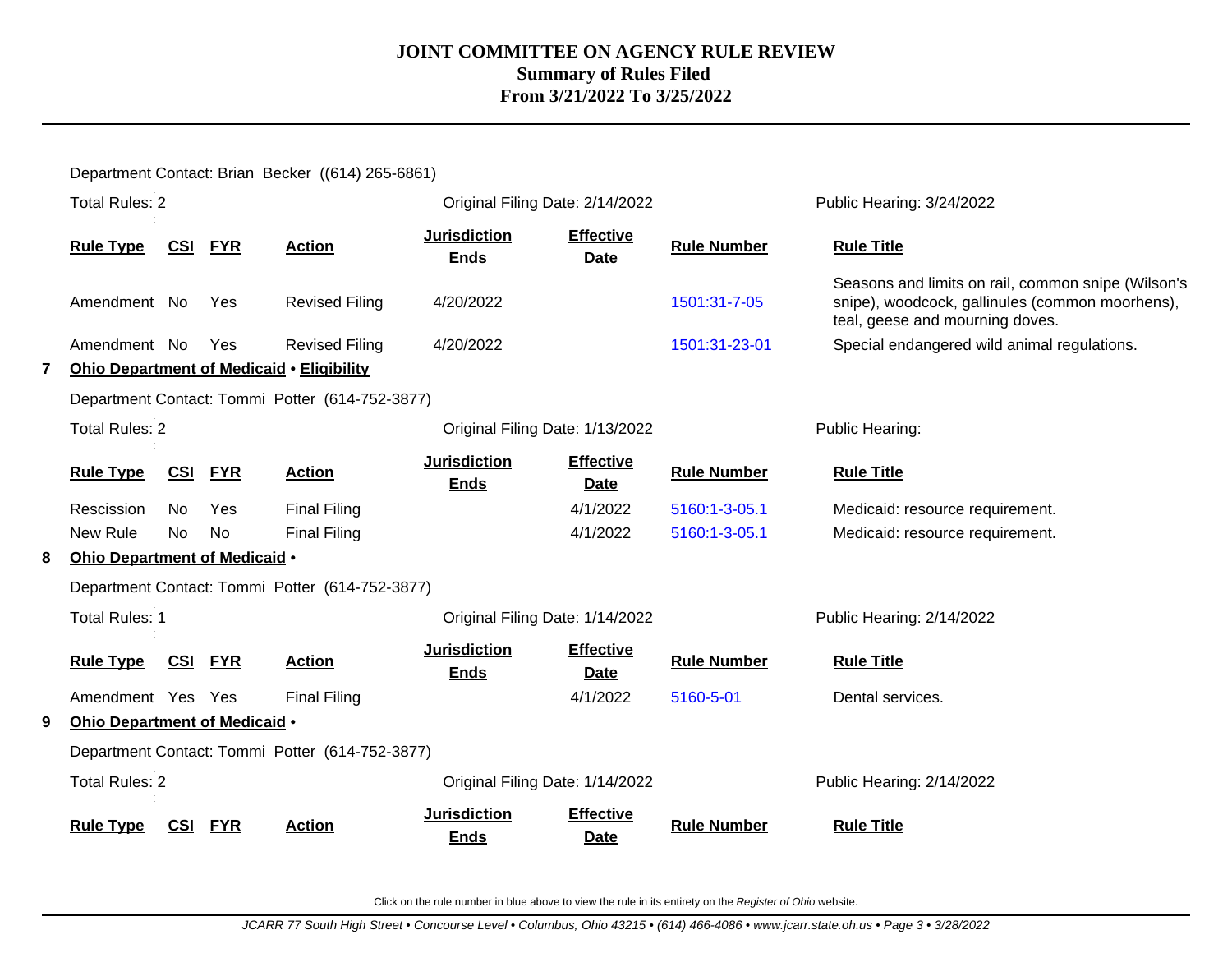| Amendment No                            |         | Yes            | <b>Final Filing</b>                          |                                    | 4/1/2022                        | 5160-41-05         | Waiting lists for home and community-based<br>services administered by the Ohio department of<br>developmental disabilities.                                             |
|-----------------------------------------|---------|----------------|----------------------------------------------|------------------------------------|---------------------------------|--------------------|--------------------------------------------------------------------------------------------------------------------------------------------------------------------------|
| Amendment No                            |         | Yes            | <b>Final Filing</b>                          |                                    | 4/1/2022                        | 5160-41-08         | Free choice of provider requirements for<br>medicaid home and community-based services<br>programs administered by the Ohio department of<br>developmental disabilities. |
| 10 State Cosmetology and Barber Board . |         |                |                                              |                                    |                                 |                    |                                                                                                                                                                          |
|                                         |         |                | Department Contact: Jared Yee (614-644-6511) |                                    |                                 |                    |                                                                                                                                                                          |
| <b>Total Rules: 2</b>                   |         |                |                                              | Original Filing Date: 3/10/2022    |                                 |                    | Public Hearing: 4/11/2022                                                                                                                                                |
| <b>Rule Type</b>                        |         | <b>CSI FYR</b> | <b>Action</b>                                | <b>Jurisdiction</b><br><b>Ends</b> | <b>Effective</b><br><b>Date</b> | <b>Rule Number</b> | <b>Rule Title</b>                                                                                                                                                        |
| Amendment Yes Yes                       |         |                | <b>Revised Filing</b>                        | 5/14/2022                          |                                 | 4713-11-08         | Residential salons and barber shops.                                                                                                                                     |
| Amendment Yes Yes                       |         |                | <b>Revised Filing</b>                        | 5/14/2022                          |                                 | 4713-11-14         | Mobile salons and barber shops.                                                                                                                                          |
| 11 State Cosmetology and Barber Board . |         |                |                                              |                                    |                                 |                    |                                                                                                                                                                          |
|                                         |         |                | Department Contact: Jared Yee (614-644-6511) |                                    |                                 |                    |                                                                                                                                                                          |
| <b>Total Rules: 7</b>                   |         |                |                                              | Original Filing Date: 3/10/2022    |                                 |                    | Public Hearing:                                                                                                                                                          |
| <b>Rule Type</b>                        |         | <b>CSI FYR</b> | <b>Action</b>                                | <b>Jurisdiction</b><br><b>Ends</b> | <b>Effective</b><br><b>Date</b> | <b>Rule Number</b> | <b>Rule Title</b>                                                                                                                                                        |
| No Change                               | Yes Yes |                | Withdrawn Final<br>Filing                    |                                    |                                 | 4713-5-02          | Program Requirements.                                                                                                                                                    |
| No Change                               | Yes Yes |                | Withdrawn Final<br>Filing                    |                                    |                                 | 4713-5-03          | Required Course Curriculum.                                                                                                                                              |
| No Change                               | Yes Yes |                | Withdrawn Final<br>Filing                    |                                    |                                 | 4713-5-06          | Hours awarded.                                                                                                                                                           |
| No Change                               | No      | Yes            | Withdrawn Final<br>Filing                    |                                    |                                 | 4713-5-10          | Records and Reports.                                                                                                                                                     |
| No Change                               | Yes Yes |                | Withdrawn Final<br>Filing                    |                                    |                                 | 4713-5-11          | Final training records.                                                                                                                                                  |
| No Change                               | Yes Yes |                | <b>Withdrawn Final</b><br>Filing             |                                    |                                 | 4713-5-14          | Discontinuance/Closure of Operation.                                                                                                                                     |
|                                         |         |                |                                              |                                    |                                 |                    |                                                                                                                                                                          |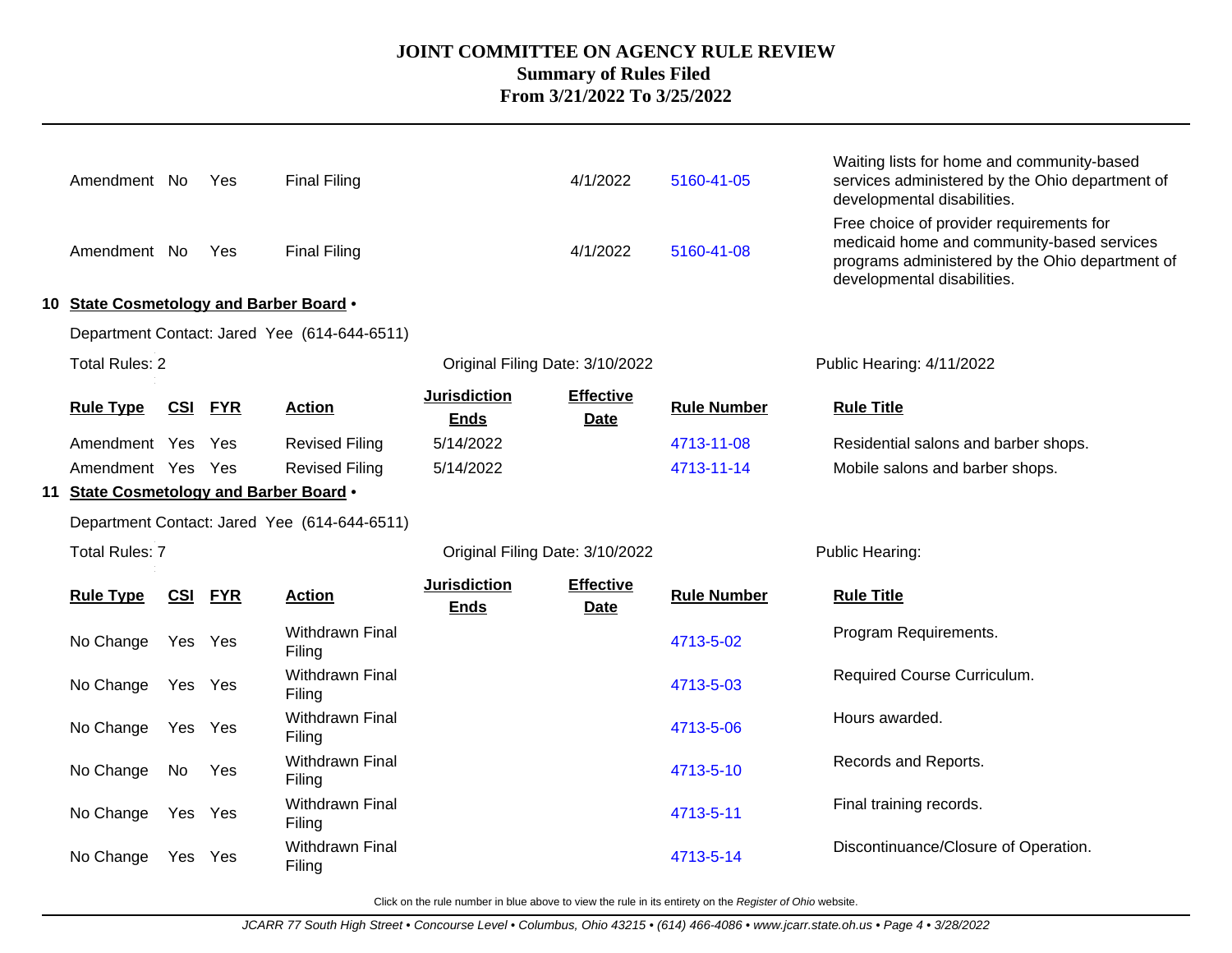| No Change No<br>12 State Cosmetology and Barber Board . |            | Yes            | Withdrawn Final<br>Filing                    |                                    |                                 | 4713-5-24              | <b>Expiration of Hours.</b>                                                         |
|---------------------------------------------------------|------------|----------------|----------------------------------------------|------------------------------------|---------------------------------|------------------------|-------------------------------------------------------------------------------------|
|                                                         |            |                | Department Contact: Jared Yee (614-644-6511) |                                    |                                 |                        |                                                                                     |
| Total Rules: 3                                          |            |                |                                              | Original Filing Date: 3/10/2022    |                                 |                        | Public Hearing:                                                                     |
| <b>Rule Type</b>                                        | <b>CSI</b> | <b>FYR</b>     | <b>Action</b>                                | <b>Jurisdiction</b><br><b>Ends</b> | <b>Effective</b><br><b>Date</b> | <b>Rule Number</b>     | <b>Rule Title</b>                                                                   |
| No Change                                               | Yes Yes    |                | <b>Withdrawn Final</b><br>Filing             |                                    |                                 | 4713-6-01              | Internship Program Definitions.                                                     |
| No Change                                               | Yes Yes    |                | Withdrawn Final<br>Filing                    |                                    |                                 | 4713-6-04              | School-Salon Internship Agreement.                                                  |
| No Change                                               | Yes Yes    |                | Withdrawn Final<br>Filing                    |                                    |                                 | 4713-6-05              | Student Identification.                                                             |
| 13 State Cosmetology and Barber Board .                 |            |                |                                              |                                    |                                 |                        |                                                                                     |
|                                                         |            |                | Department Contact: Jared Yee (614-644-6511) |                                    |                                 |                        |                                                                                     |
|                                                         |            |                |                                              |                                    |                                 |                        |                                                                                     |
| <b>Total Rules: 1</b>                                   |            |                |                                              | Original Filing Date: 3/10/2022    |                                 |                        | Public Hearing:                                                                     |
| <b>Rule Type</b>                                        |            | <b>CSI FYR</b> | <b>Action</b>                                | <b>Jurisdiction</b><br><b>Ends</b> | <b>Effective</b><br><b>Date</b> | <b>Rule Number</b>     | <b>Rule Title</b>                                                                   |
| No Change                                               | Yes Yes    |                | <b>Withdrawn Final</b><br>Filing             |                                    |                                 | 4713-7-13              | Eligibility of graduates of managing programs for<br>advanced practice examination. |
| 14 State Cosmetology and Barber Board .                 |            |                |                                              |                                    |                                 |                        |                                                                                     |
|                                                         |            |                | Department Contact: Jared Yee (614-644-6511) |                                    |                                 |                        |                                                                                     |
| <b>Total Rules: 7</b>                                   |            |                |                                              | Original Filing Date: 3/21/2022    |                                 |                        | Public Hearing:                                                                     |
| <b>Rule Type</b>                                        | CSI        | <b>FYR</b>     | <b>Action</b>                                | <b>Jurisdiction</b><br><b>Ends</b> | <b>Effective</b><br><b>Date</b> | <b>Rule Number</b>     | <b>Rule Title</b>                                                                   |
| No Change                                               | Yes        | Yes            | <b>FYR</b>                                   | 6/19/2022                          |                                 | 4713-5-02              | Program requirements.                                                               |
| No Change                                               | Yes        | Yes            | <b>FYR</b>                                   | 6/19/2022                          |                                 | 4713-5-03              | Required course curriculum.                                                         |
| No Change                                               | Yes        | Yes            | <b>FYR</b><br><b>FYR</b>                     | 6/19/2022                          |                                 | 4713-5-06<br>4713-5-10 | Hours awarded.                                                                      |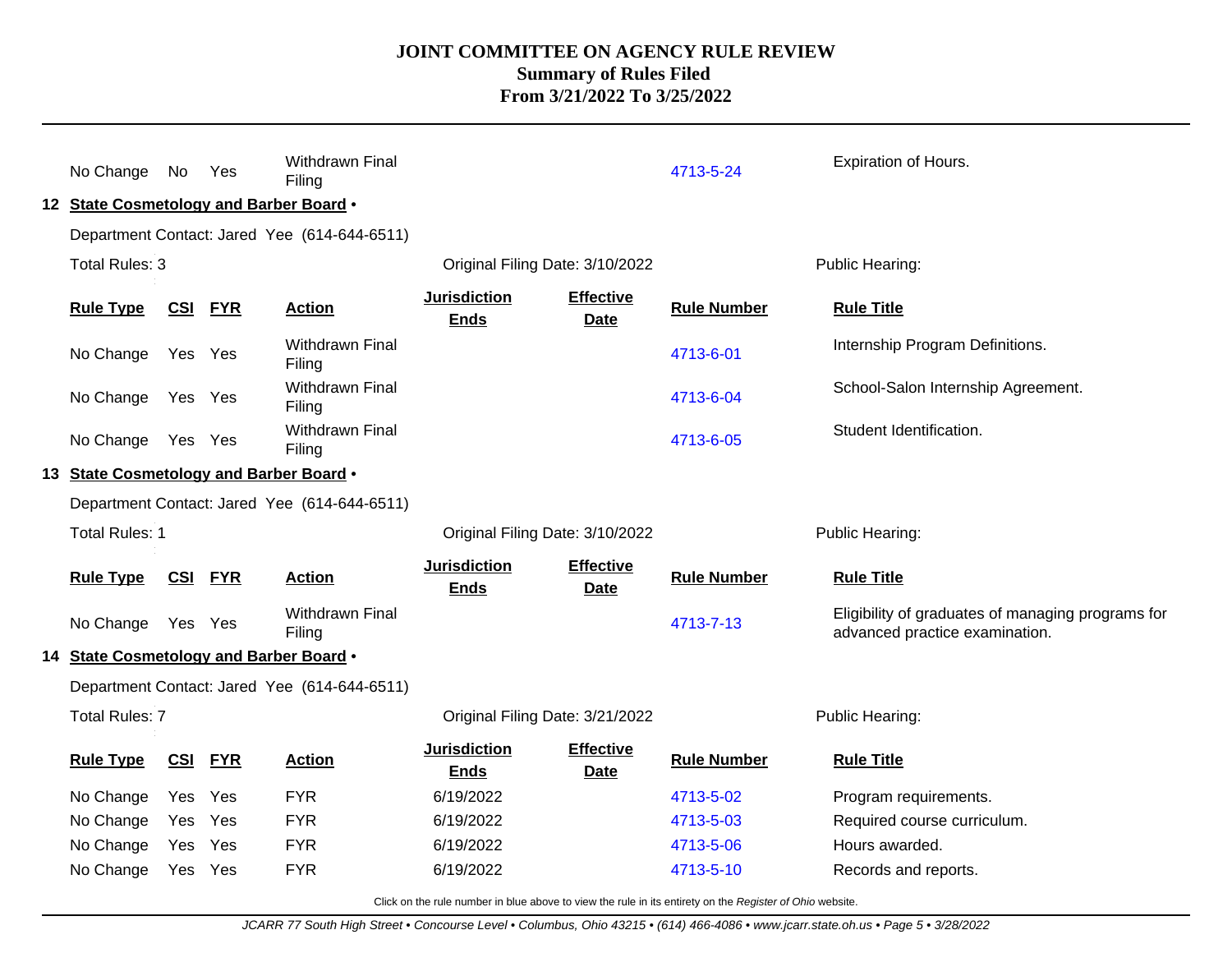| No Change                                                | Yes        | Yes        | <b>FYR</b>                                     | 6/19/2022                          |                                 | 4713-5-11          | Final training records.                                                             |
|----------------------------------------------------------|------------|------------|------------------------------------------------|------------------------------------|---------------------------------|--------------------|-------------------------------------------------------------------------------------|
| No Change                                                | Yes        | Yes        | <b>FYR</b>                                     | 6/19/2022                          |                                 | 4713-5-14          | Discontinuance/closure of operation.                                                |
| No Change                                                | Yes Yes    |            | <b>FYR</b>                                     | 6/19/2022                          |                                 | 4713-5-24          | Expiration of hours.                                                                |
| 15 State Cosmetology and Barber Board .                  |            |            |                                                |                                    |                                 |                    |                                                                                     |
|                                                          |            |            | Department Contact: Jared Yee (614-644-6511)   |                                    |                                 |                    |                                                                                     |
| Total Rules: 3                                           |            |            |                                                |                                    | Original Filing Date: 3/21/2022 |                    | Public Hearing:                                                                     |
| <b>Rule Type</b>                                         | <u>CSI</u> | <b>FYR</b> | <b>Action</b>                                  | <b>Jurisdiction</b><br><b>Ends</b> | <b>Effective</b><br>Date        | <b>Rule Number</b> | <b>Rule Title</b>                                                                   |
| No Change                                                | Yes        | Yes        | <b>FYR</b>                                     | 6/19/2022                          |                                 | 4713-6-01          | Internship program definitions.                                                     |
| No Change                                                | Yes        | Yes        | <b>FYR</b>                                     | 6/19/2022                          |                                 | 4713-6-04          | School-salon internship agreement.                                                  |
| No Change Yes Yes                                        |            |            | <b>FYR</b>                                     | 6/19/2022                          |                                 | 4713-6-05          | Student identification.                                                             |
| 16 State Cosmetology and Barber Board .                  |            |            |                                                |                                    |                                 |                    |                                                                                     |
|                                                          |            |            | Department Contact: Jared Yee (614-644-6511)   |                                    |                                 |                    |                                                                                     |
| <b>Total Rules: 1</b><br>Original Filing Date: 3/21/2022 |            |            |                                                |                                    | Public Hearing:                 |                    |                                                                                     |
| <b>Rule Type</b>                                         | <b>CSI</b> | <b>FYR</b> | <b>Action</b>                                  | <b>Jurisdiction</b><br><b>Ends</b> | <b>Effective</b><br><b>Date</b> | <b>Rule Number</b> | <b>Rule Title</b>                                                                   |
| No Change                                                | Yes Yes    |            | <b>FYR</b>                                     | 6/19/2022                          |                                 | 4713-7-13          | Eligibility of graduates of managing programs for<br>advanced practice examination. |
|                                                          |            |            |                                                |                                    | <b>Rules Filed On 3/22/2022</b> |                    |                                                                                     |
| 17 Department of Aging .                                 |            |            |                                                |                                    |                                 |                    |                                                                                     |
|                                                          |            |            | Department Contact: Tom Simmons (614-202-7971) |                                    |                                 |                    |                                                                                     |
| <b>Total Rules: 1</b>                                    |            |            |                                                |                                    | Original Filing Date: 3/22/2022 |                    | Public Hearing: 4/26/2022                                                           |
| <b>Rule Type</b>                                         | <u>CSI</u> | <b>FYR</b> | <b>Action</b>                                  | <b>Jurisdiction</b><br><b>Ends</b> | <b>Effective</b><br>Date        | <b>Rule Number</b> | <b>Rule Title</b>                                                                   |
| Rescission                                               | No.        | Yes        | <b>Original Filing</b>                         | 5/26/2022                          |                                 | 173-1-04           | ODA-administered programs during the federal<br>COVID-19 public health emergency.   |
|                                                          |            |            |                                                |                                    |                                 |                    |                                                                                     |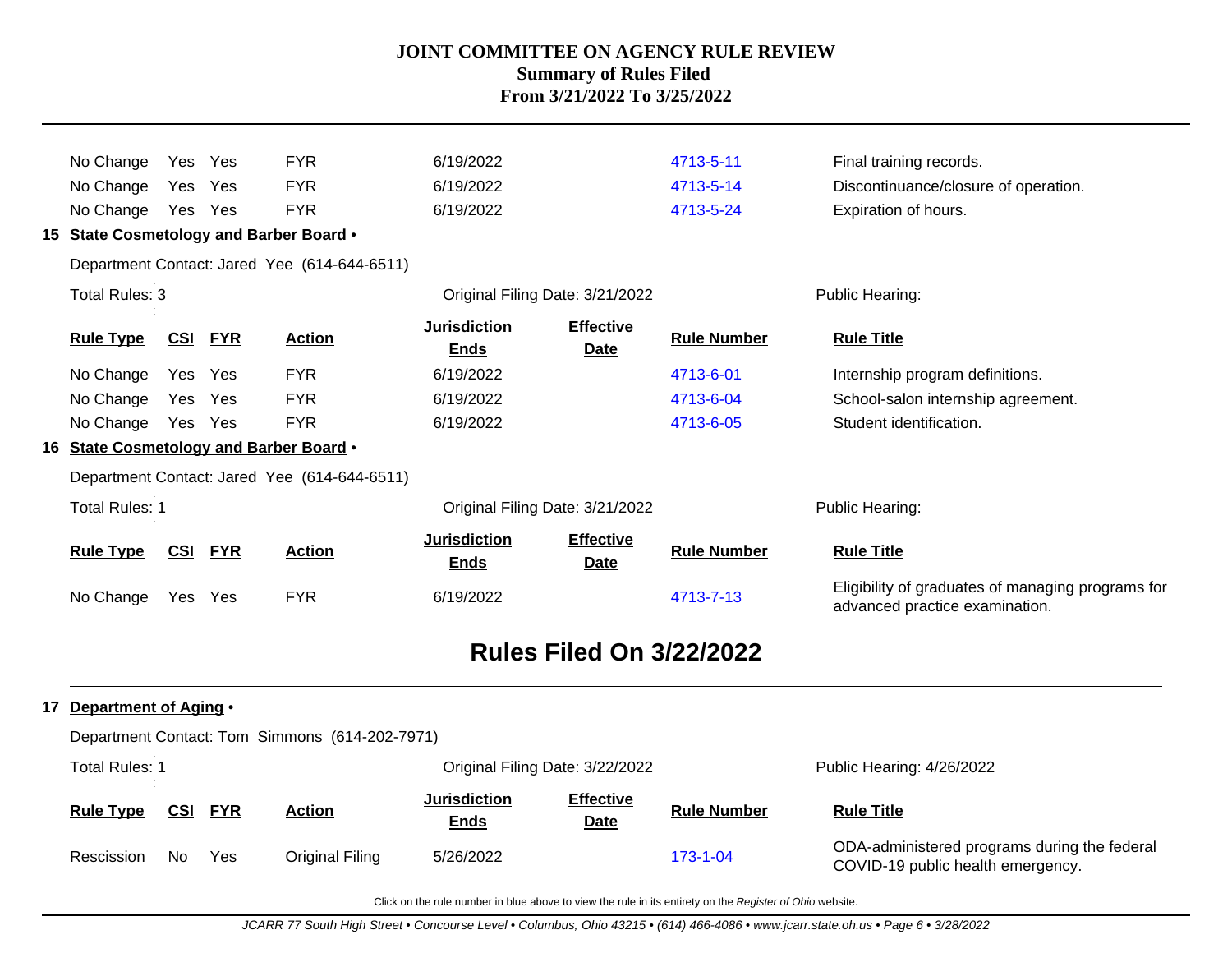### **18 Ohio Casino Control Commission** •

#### Department Contact: Martin Kerscher (614-387-0485)

Total Rules: 20

Original Filing Date: 3/22/2022 Public Hearing: 4/27/2022

| <b>Rule Type</b> | CSI        | <b>FYR</b> | <b>Action</b>          | <b>Jurisdiction</b><br><b>Ends</b> | <b>Effective</b><br>Date | <b>Rule Number</b> | <b>Rule Title</b>                                                                               |
|------------------|------------|------------|------------------------|------------------------------------|--------------------------|--------------------|-------------------------------------------------------------------------------------------------|
| Rescission       | Yes        | Yes        | <b>Original Filing</b> | 5/26/2022                          |                          | 3772-15-01         | Independent testing laboratory certification.                                                   |
| New Rule         | Yes        | No         | <b>Original Filing</b> | 5/26/2022                          |                          | 3772-15-01         | Independent testing laboratory certification.                                                   |
| Rescission       |            | Yes Yes    | <b>Original Filing</b> | 5/26/2022                          |                          | 3772-15-02         | Independent testing laboratory information,<br>certification period, and certification renewal. |
| New Rule         | Yes        | No         | <b>Original Filing</b> | 5/26/2022                          |                          | 3772-15-02         | Compliance investigation of an independent testing<br>laboratory.                               |
| Rescission       | Yes        | Yes        | <b>Original Filing</b> | 5/26/2022                          |                          | 3772-15-03         | Certification fees.                                                                             |
| New Rule         | Yes        | No         | <b>Original Filing</b> | 5/26/2022                          |                          | 3772-15-03         | Requirements of certification.                                                                  |
| Rescission       |            | Yes Yes    | <b>Original Filing</b> | 5/26/2022                          |                          | 3772-15-04         | Background investigation of an independent testing<br>laboratory.                               |
| New Rule         | Yes        | No         | <b>Original Filing</b> | 5/26/2022                          |                          | 3772-15-04         | Duties of a certified independent testing laboratory.                                           |
| Rescission       | Yes        | Yes        | <b>Original Filing</b> | 5/26/2022                          |                          | 3772-15-05         | Conditions of certification.                                                                    |
| Rescission       | <b>Yes</b> | Yes        | <b>Original Filing</b> | 5/26/2022                          |                          | 3772-15-06         | Duties of a certified independent testing laboratory.                                           |
| Amendment        | Yes        | Yes        | <b>Original Filing</b> | 5/26/2022                          |                          | 3772-20-01         | Security department.                                                                            |
| Rescission       | Yes        | Yes        | <b>Original Filing</b> | 5/26/2022                          |                          | 3772-20-02         | Security department staffing.                                                                   |
| New Rule         | Yes        | No         | <b>Original Filing</b> | 5/26/2022                          |                          | 3772-20-02         | Security department staffing.                                                                   |
| Rescission       | Yes        | Yes        | <b>Original Filing</b> | 5/26/2022                          |                          | 3772-20-03         | Training.                                                                                       |
| New Rule         | Yes        | No         | Original Filing        | 5/26/2022                          |                          | 3772-20-03         | Training.                                                                                       |
| Amendment        | Yes        | Yes        | <b>Original Filing</b> | 5/26/2022                          |                          | 3772-20-04         | Security plan.                                                                                  |
| Amendment        | Yes        | Yes        | <b>Original Filing</b> | 5/26/2022                          |                          | 3772-20-05         | Emergency operations plan.                                                                      |
| Amendment        | Yes        | Yes        | Original Filing        | 5/26/2022                          |                          | 3772-20-06         | Incident reports.                                                                               |
| Amendment        | Yes        | Yes        | Original Filing        | 5/26/2022                          |                          | 3772-20-07         | Security detention area.                                                                        |
| Amendment Yes    |            | Yes        | <b>Original Filing</b> | 5/26/2022                          |                          | 3772-20-08         | Communications system.                                                                          |

### **19 Ohio Casino Control Commission - Sports Gaming** •

Department Contact: William Cox (614-387-0482)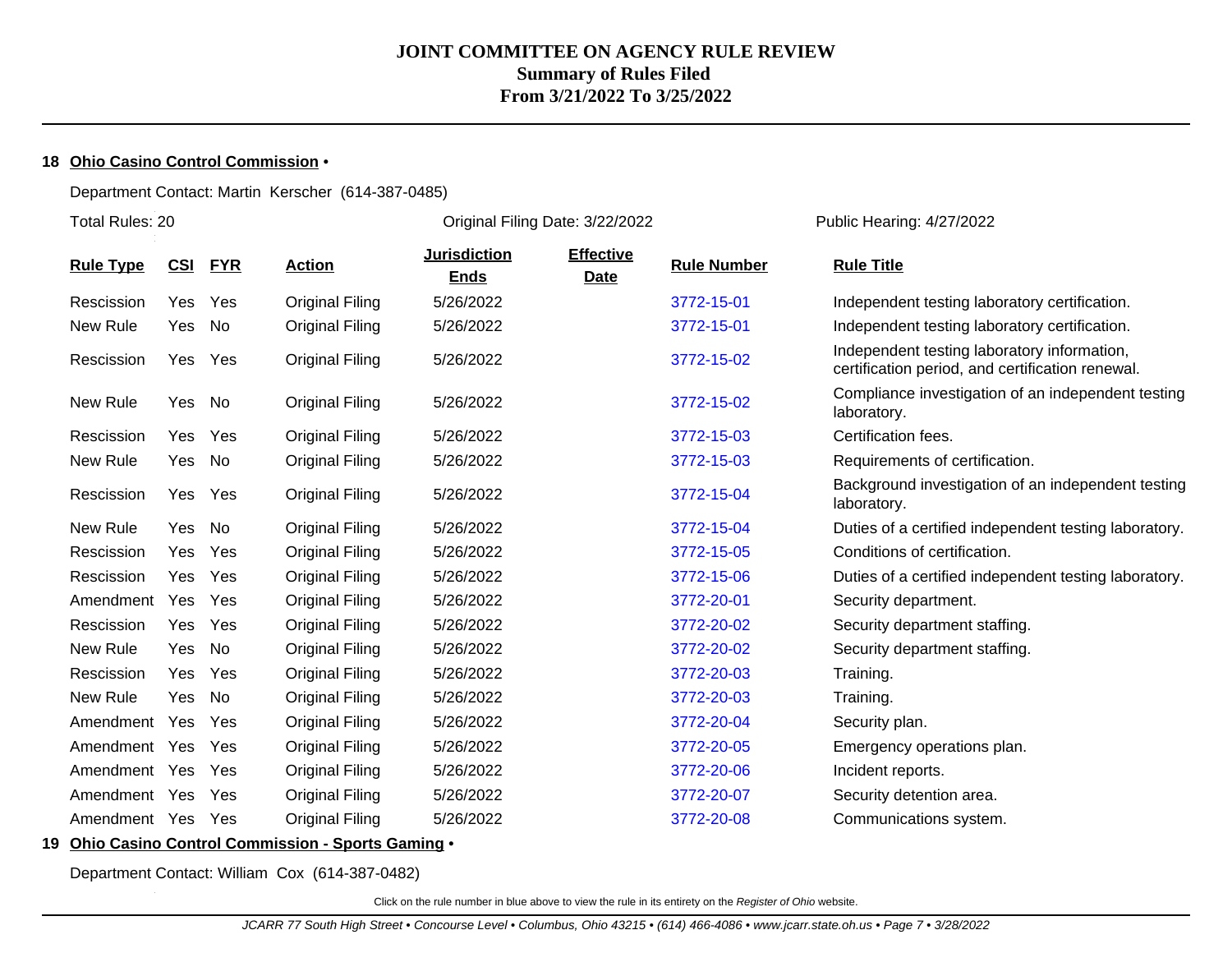|                                                                                                          | <b>Total Rules: 1</b>                                   |            |            |                                                         |                                    | Original Filing Date: 3/22/2022 |                    | Public Hearing: 4/27/2022                                          |
|----------------------------------------------------------------------------------------------------------|---------------------------------------------------------|------------|------------|---------------------------------------------------------|------------------------------------|---------------------------------|--------------------|--------------------------------------------------------------------|
|                                                                                                          | <b>Rule Type</b>                                        | <b>CSI</b> | <b>FYR</b> | <b>Action</b>                                           | <b>Jurisdiction</b><br><b>Ends</b> | <b>Effective</b><br>Date        | <b>Rule Number</b> | <b>Rule Title</b>                                                  |
|                                                                                                          | New Rule                                                | Yes.       | No         | Original Filing                                         | 5/26/2022                          |                                 | 3775-4-99          | Provisional licenses.                                              |
|                                                                                                          |                                                         |            |            | 20 Ohio Casino Control Commission - Sports Gaming .     |                                    |                                 |                    |                                                                    |
|                                                                                                          |                                                         |            |            | Department Contact: Martin Kerscher (6143870485)        |                                    |                                 |                    |                                                                    |
|                                                                                                          | Total Rules: 8                                          |            |            |                                                         |                                    | Original Filing Date: 3/22/2022 |                    | Public Hearing: 4/27/2022                                          |
|                                                                                                          | <b>Rule Type</b>                                        | <b>CSI</b> | <b>FYR</b> | <b>Action</b>                                           | <b>Jurisdiction</b><br><b>Ends</b> | <b>Effective</b><br><b>Date</b> | <b>Rule Number</b> | <b>Rule Title</b>                                                  |
|                                                                                                          | New Rule                                                | Yes.       | No         | <b>Original Filing</b>                                  | 5/26/2022                          |                                 | 3775-1-02          | Authority and purpose.                                             |
|                                                                                                          | New Rule                                                | Yes        | No.        | <b>Original Filing</b>                                  | 5/26/2022                          |                                 | 3775-1-03          | Construction.                                                      |
|                                                                                                          | New Rule                                                | Yes        | No.        | Original Filing                                         | 5/26/2022                          |                                 | 3775-1-04          | Waivers and variances.                                             |
|                                                                                                          | New Rule                                                | Yes        | No         | <b>Original Filing</b>                                  | 5/26/2022                          |                                 | 3775-1-05          | Records retention.                                                 |
|                                                                                                          | New Rule                                                | Yes        | No         | <b>Original Filing</b>                                  | 5/26/2022                          |                                 | 3775-1-06          | Access to records, examinations under oath, and<br>subpoena power. |
|                                                                                                          | New Rule                                                | Yes        | No         | <b>Original Filing</b>                                  | 5/26/2022                          |                                 | 3775-1-07          | Hearings.                                                          |
|                                                                                                          | New Rule                                                | Yes        | No         | <b>Original Filing</b>                                  | 5/26/2022                          |                                 | 3775-1-08          | Sanctions.                                                         |
|                                                                                                          | New Rule                                                | Yes        | No         | <b>Original Filing</b>                                  | 5/26/2022                          |                                 | 3775-15-01         | Independent testing laboratory certification.                      |
|                                                                                                          |                                                         |            |            | 21 Public Utilities Commission of Ohio . Motor Carriers |                                    |                                 |                    |                                                                    |
|                                                                                                          |                                                         |            |            | Department Contact: Angela Hawkins (614-466-0122)       |                                    |                                 |                    |                                                                    |
|                                                                                                          | <b>Total Rules: 2</b>                                   |            |            |                                                         | Original Filing Date: 3/22/2022    |                                 |                    | Public Hearing:                                                    |
|                                                                                                          | <b>Rule Type</b>                                        | <b>CSI</b> | <b>FYR</b> | <b>Action</b>                                           | <b>Jurisdiction</b><br><b>Ends</b> | <b>Effective</b><br>Date        | <b>Rule Number</b> | <b>Rule Title</b>                                                  |
|                                                                                                          | Amendment Yes                                           |            | Yes        | <b>Original Filing</b>                                  | 5/26/2022                          |                                 | 4901:2-7-10        | Request for conference.                                            |
|                                                                                                          | Amendment Yes Yes                                       |            |            | <b>Original Filing</b>                                  | 5/26/2022                          |                                 | 4901:2-7-11        | Settlement agreements.                                             |
|                                                                                                          | 22 Public Utilities Commission of Ohio . Motor Carriers |            |            |                                                         |                                    |                                 |                    |                                                                    |
| Department Contact: Angela Hawkins (614-466-0122)                                                        |                                                         |            |            |                                                         |                                    |                                 |                    |                                                                    |
|                                                                                                          | Total Rules: 3<br>Original Filing Date: 3/22/2022       |            |            |                                                         |                                    | Public Hearing:                 |                    |                                                                    |
| Click on the rule number in blue above to view the rule in its entirety on the Register of Ohio website. |                                                         |            |            |                                                         |                                    |                                 |                    |                                                                    |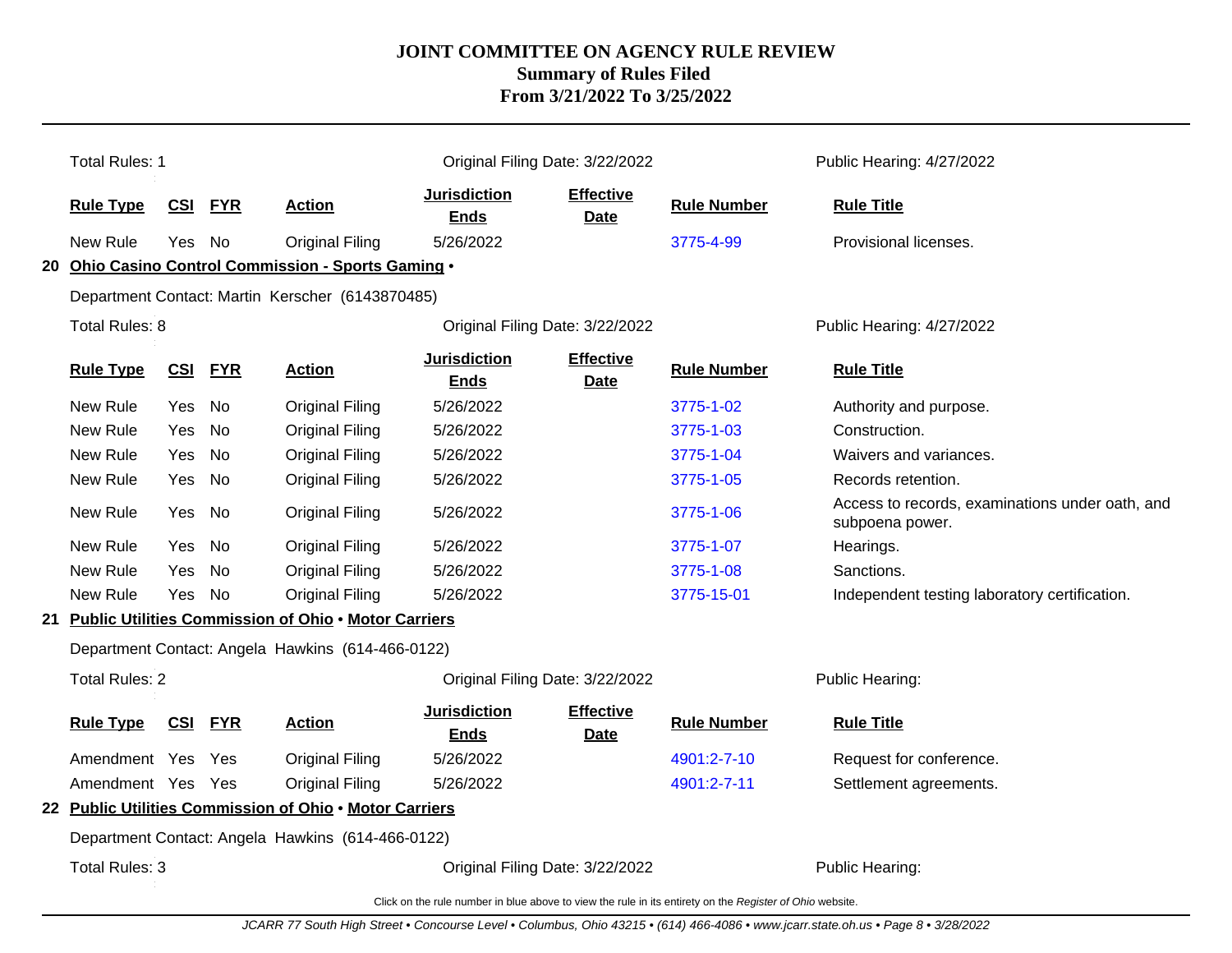| <b>Rule Type</b>                        | <b>CSI</b>     | <u>FYR</u> | <b>Action</b>                                | <b>Jurisdiction</b><br><b>Ends</b> | <b>Effective</b><br><b>Date</b> | <b>Rule Number</b> | <b>Rule Title</b>                                                                           |
|-----------------------------------------|----------------|------------|----------------------------------------------|------------------------------------|---------------------------------|--------------------|---------------------------------------------------------------------------------------------|
| Amendment Yes                           |                | Yes        | <b>Original Filing</b>                       | 5/26/2022                          |                                 | 4901:2-19-03       | Tariffs and rates.                                                                          |
| Amendment Yes                           |                | Yes        | <b>Original Filing</b>                       | 5/26/2022                          |                                 | 4901:2-19-08       | Estimates by the carrier.                                                                   |
| Amendment Yes Yes                       |                |            | <b>Original Filing</b>                       | 5/26/2022                          |                                 | 4901:2-19-14       | Advertisements.                                                                             |
| 23 State Cosmetology and Barber Board . |                |            |                                              |                                    |                                 |                    |                                                                                             |
|                                         |                |            | Department Contact: Jared Yee (614-644-6511) |                                    |                                 |                    |                                                                                             |
| Total Rules: 5                          |                |            |                                              | Original Filing Date: 3/11/2022    |                                 |                    | Public Hearing:                                                                             |
| <b>Rule Type</b>                        | <b>CSI FYR</b> |            | <b>Action</b>                                | <b>Jurisdiction</b><br><b>Ends</b> | <b>Effective</b><br><b>Date</b> | <b>Rule Number</b> | <b>Rule Title</b>                                                                           |
| No Change                               | Yes Yes        |            | Withdrawn Final<br>Filing                    |                                    |                                 | 4713-8-03          | Standards relating to the competent practice as a<br>cosmetologist.                         |
| No Change                               | Yes Yes        |            | Withdrawn Final<br>Filing                    |                                    |                                 | 4713-8-04          | Standards relating to the competent practice as an<br>esthetician.                          |
| No Change                               | Yes Yes        |            | <b>Withdrawn Final</b><br>Filing             |                                    |                                 | 4713-8-05          | Standards relating to the competent practice as a<br>hair designer.                         |
| No Change                               | Yes Yes        |            | <b>Withdrawn Final</b><br>Filing             |                                    |                                 | 4713-8-07          | Standards relating to the competent practice as a<br>manicurist.                            |
| No Change Yes Yes                       |                |            | <b>Withdrawn Final</b><br>Filing             |                                    |                                 | 4713-8-11          | Standards relating to the competent practice as a<br>boutique services registration holder. |
| 24 State Cosmetology and Barber Board . |                |            |                                              |                                    |                                 |                    |                                                                                             |
|                                         |                |            | Department Contact: Jared Yee (614-644-6511) |                                    |                                 |                    |                                                                                             |
| <b>Total Rules: 2</b>                   |                |            |                                              | Original Filing Date: 3/11/2022    |                                 |                    | Public Hearing:                                                                             |
| <b>Rule Type</b>                        | <b>CSI FYR</b> |            | <b>Action</b>                                | <b>Jurisdiction</b><br><b>Ends</b> | <b>Effective</b><br><b>Date</b> | <b>Rule Number</b> | <b>Rule Title</b>                                                                           |
| No Change                               | Yes Yes        |            | Withdrawn Final<br>Filing                    |                                    |                                 | 4713-13-02         | Independent Contractors.                                                                    |
| No Change                               | Yes Yes        |            | Withdrawn Final<br>Filing                    |                                    |                                 | 4713-13-07         | Employee/employer infection control responsibility.                                         |
| 25 State Cosmetology and Barber Board . |                |            |                                              |                                    |                                 |                    |                                                                                             |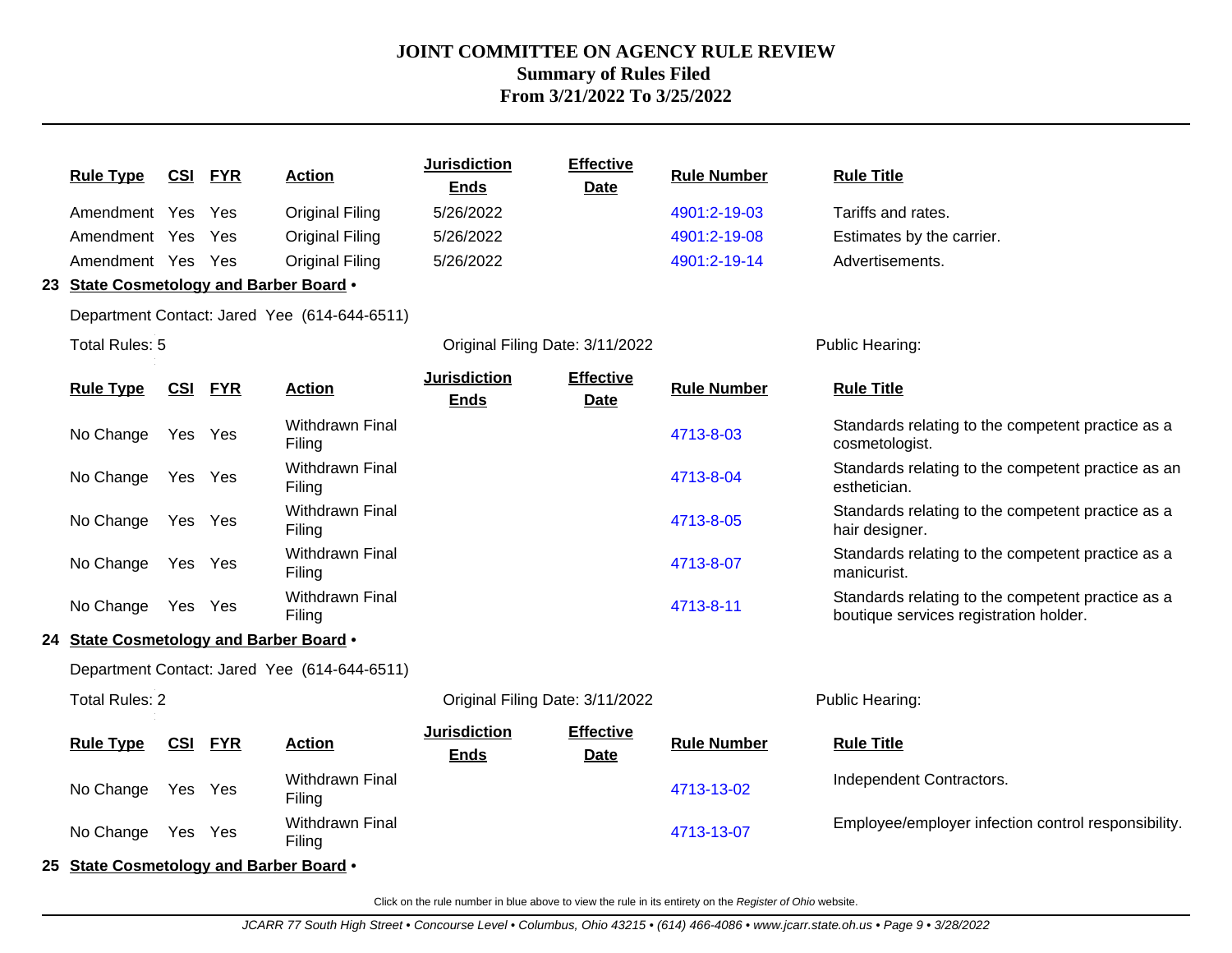Department Contact: Jared Yee (614-644-6511) Total Rules: 2 Original Filing Date: 3/11/2022 Public Hearing: **Rule Type CSI FYR Action Jurisdiction Ends Effective Date Rule Number Rule Title** No Change Yes Yes Withdrawn Final Withdrawn Final and the control. And the control of the [4713-15-01](http://www.registerofohio.state.oh.us/jsps/publicdisplayrules/processPublicDisplayRules.jsp?entered_rule_no=4713-15-01&doWhat=GETBYRULENUM&raID=0) General infection control.<br>Filing No Change Yes Yes Withdrawn Final [4713-15-05](http://www.registerofohio.state.oh.us/jsps/publicdisplayrules/processPublicDisplayRules.jsp?entered_rule_no=4713-15-05&doWhat=GETBYRULENUM&raID=0) Proper protection of neck. **26 State Cosmetology and Barber Board** • Department Contact: Jared Yee (614-644-6511) Total Rules: 6 **Communist Communist Communist Communist Communist Communist Communist Communist Communist Communist Communist Communist Public Hearing: Rule Type CSI FYR Action Jurisdiction Ends Effective Date Rule Number Rule Title** No Change Yes Yes Withdrawn Final Filing [4713-21-02](http://www.registerofohio.state.oh.us/jsps/publicdisplayrules/processPublicDisplayRules.jsp?entered_rule_no=4713-21-02&doWhat=GETBYRULENUM&raID=0) Definitions. No Change Yes Yes Withdrawn Final Filing [4713-21-04](http://www.registerofohio.state.oh.us/jsps/publicdisplayrules/processPublicDisplayRules.jsp?entered_rule_no=4713-21-04&doWhat=GETBYRULENUM&raID=0) License and boutique services registration renewal procedures. No Change Yes Yes Withdrawn Final Filing [4713-21-05](http://www.registerofohio.state.oh.us/jsps/publicdisplayrules/processPublicDisplayRules.jsp?entered_rule_no=4713-21-05&doWhat=GETBYRULENUM&raID=0) Continuing education extension program. No Change Yes Yes Withdrawn Final Filing [4713-21-06](http://www.registerofohio.state.oh.us/jsps/publicdisplayrules/processPublicDisplayRules.jsp?entered_rule_no=4713-21-06&doWhat=GETBYRULENUM&raID=0) Applying for inactive licensure status and temporary work permit. No Change Yes Yes Withdrawn Final Filing [4713-21-07](http://www.registerofohio.state.oh.us/jsps/publicdisplayrules/processPublicDisplayRules.jsp?entered_rule_no=4713-21-07&doWhat=GETBYRULENUM&raID=0) Continuing education requirement notification procedures. No Change Yes Yes Withdrawn Final Filing [4713-21-08](http://www.registerofohio.state.oh.us/jsps/publicdisplayrules/processPublicDisplayRules.jsp?entered_rule_no=4713-21-08&doWhat=GETBYRULENUM&raID=0) Application criteria and procedures for continuing education course approval. **27 State Cosmetology and Barber Board** • Department Contact: Jared Yee (614-644-6511) Total Rules: 5 Original Filing Date: 3/22/2022 Public Hearing: **Rule Type CSI FYR Action Jurisdiction Ends Effective Date Rule Number Rule Title**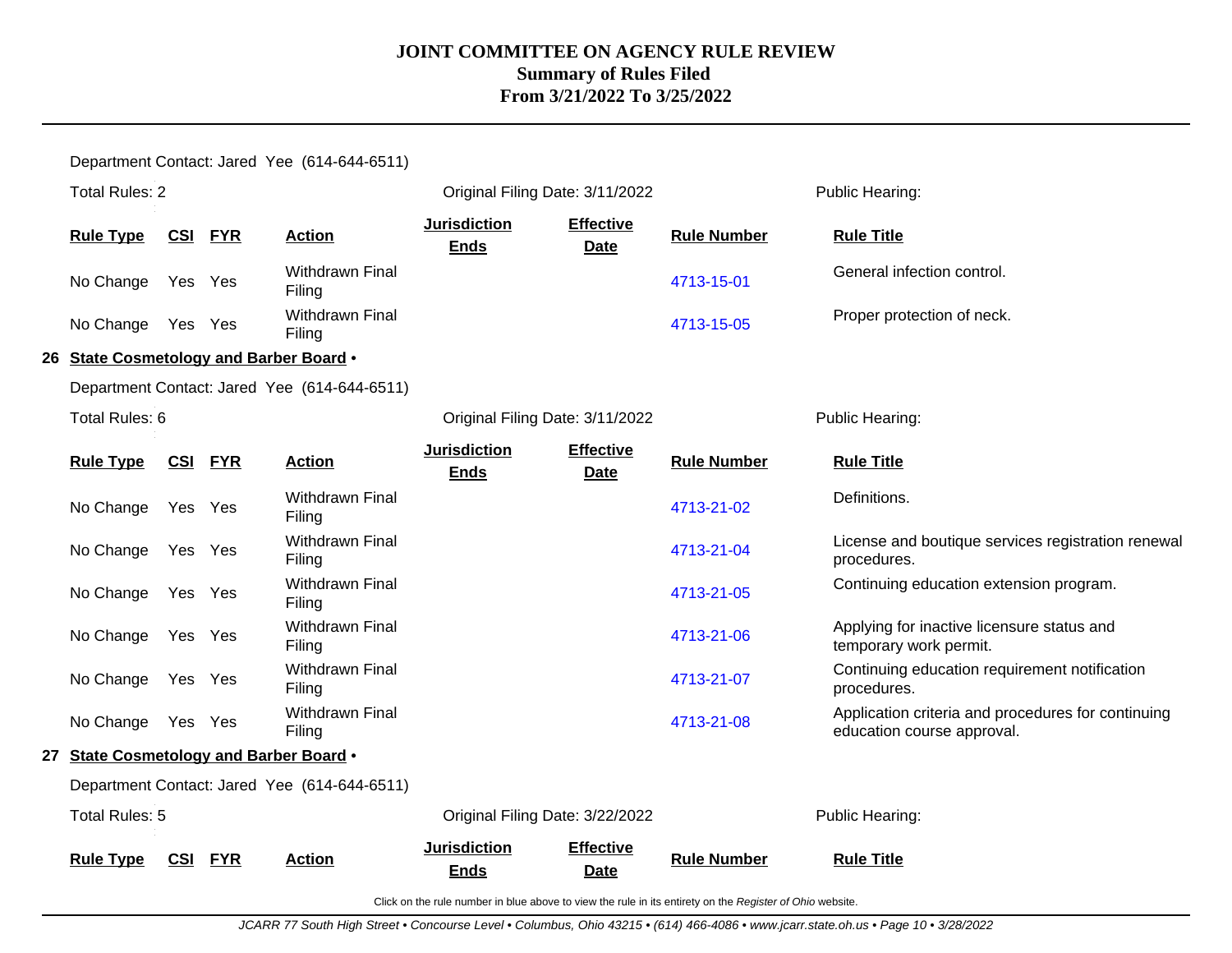| No Change                               |            | Yes Yes    | <b>FYR</b>                                   | 6/20/2022                          |                                 | 4713-8-03          | Standards relating to competent practice as a<br>cosmetologist.                         |
|-----------------------------------------|------------|------------|----------------------------------------------|------------------------------------|---------------------------------|--------------------|-----------------------------------------------------------------------------------------|
| No Change                               | Yes Yes    |            | <b>FYR</b>                                   | 6/20/2022                          |                                 | 4713-8-04          | Standards relating to competent practice as an<br>esthetician.                          |
| No Change                               | Yes Yes    |            | <b>FYR</b>                                   | 6/20/2022                          |                                 | 4713-8-05          | Standards relating to competent practice as a hair<br>designer.                         |
| No Change                               | Yes Yes    |            | <b>FYR</b>                                   | 6/20/2022                          |                                 | 4713-8-07          | Standards relating to competent practice as a<br>manicurist.                            |
| No Change                               | Yes Yes    |            | <b>FYR</b>                                   | 6/20/2022                          |                                 | 4713-8-11          | Standards relating to competent practice as a<br>boutique services registration holder. |
| 28 State Cosmetology and Barber Board . |            |            |                                              |                                    |                                 |                    |                                                                                         |
|                                         |            |            | Department Contact: Jared Yee (614-644-6511) |                                    |                                 |                    |                                                                                         |
| Total Rules: 2                          |            |            |                                              | Original Filing Date: 3/22/2022    |                                 |                    | Public Hearing:                                                                         |
| <b>Rule Type</b>                        | <u>CSI</u> | <b>FYR</b> | <b>Action</b>                                | <b>Jurisdiction</b><br><b>Ends</b> | <b>Effective</b><br><b>Date</b> | <b>Rule Number</b> | <b>Rule Title</b>                                                                       |
| No Change                               | Yes        | Yes        | <b>FYR</b>                                   | 6/20/2022                          |                                 | 4713-13-02         | Independent contractor.                                                                 |
| No Change                               | Yes Yes    |            | <b>FYR</b>                                   | 6/20/2022                          |                                 | 4713-13-07         | Employee/employer infection control responsibility.                                     |
| 29 State Cosmetology and Barber Board . |            |            |                                              |                                    |                                 |                    |                                                                                         |
|                                         |            |            | Department Contact: Jared Yee (614-644-6511) |                                    |                                 |                    |                                                                                         |
| <b>Total Rules: 2</b>                   |            |            |                                              | Original Filing Date: 3/22/2022    |                                 |                    | Public Hearing:                                                                         |
| <b>Rule Type</b>                        | <u>CSI</u> | <b>FYR</b> | <b>Action</b>                                | <b>Jurisdiction</b><br><b>Ends</b> | <b>Effective</b><br><b>Date</b> | <b>Rule Number</b> | <b>Rule Title</b>                                                                       |
| No Change                               | Yes        | Yes        | <b>FYR</b>                                   | 6/20/2022                          |                                 | 4713-15-01         | General infection control.                                                              |
| No Change                               | Yes Yes    |            | <b>FYR</b>                                   | 6/20/2022                          |                                 | 4713-15-05         | Proper protection of neck.                                                              |
| 30 State Cosmetology and Barber Board . |            |            |                                              |                                    |                                 |                    |                                                                                         |
|                                         |            |            | Department Contact: Jared Yee (614-644-6511) |                                    |                                 |                    |                                                                                         |
| Total Rules: 6                          |            |            |                                              | Original Filing Date: 3/22/2022    |                                 |                    | Public Hearing:                                                                         |
| <b>Rule Type</b>                        | <u>CSI</u> | <b>FYR</b> | <b>Action</b>                                | <b>Jurisdiction</b><br><b>Ends</b> | <b>Effective</b><br><b>Date</b> | <b>Rule Number</b> | <b>Rule Title</b>                                                                       |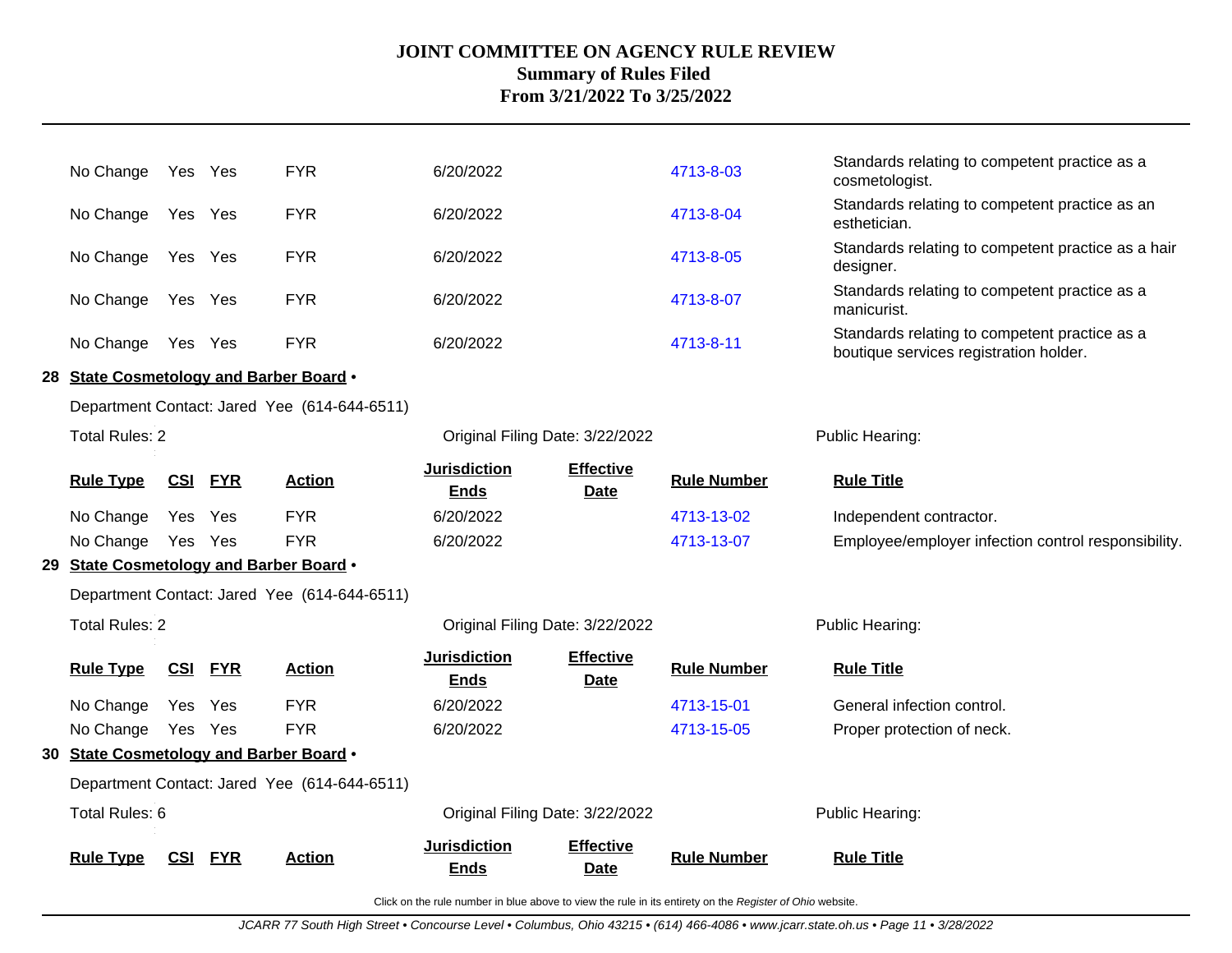| No Change | Yes | Yes | <b>FYR</b> | 6/20/2022 | 4713-21-02 | Definitions.                                                                     |
|-----------|-----|-----|------------|-----------|------------|----------------------------------------------------------------------------------|
| No Change | Yes | Yes | <b>FYR</b> | 6/20/2022 | 4713-21-04 | License and boutique services registration renewal<br>procedures.                |
| No Change | Yes | Yes | <b>FYR</b> | 6/20/2022 | 4713-21-05 | Continuing education extension program.                                          |
| No Change | Yes | Yes | <b>FYR</b> | 6/20/2022 | 4713-21-06 | Applying for inactive licensure status and<br>temporary work permit.             |
| No Change | Yes | Yes | <b>FYR</b> | 6/20/2022 | 4713-21-07 | Continuing education requirement notification<br>procedures.                     |
| No Change | Yes | Yes | <b>FYR</b> | 6/20/2022 | 4713-21-08 | Application criteria and procedures for continuing<br>education course approval. |

# **Rules Filed On 3/23/2022**

### **31 Ohio Department of Medicaid** •

Department Contact: Tommi Potter (614-752-3877)

| <b>Total Rules: 1</b>                  |            |            |                                                | Original Filing Date: 3/23/2022    |                                 | Public Hearing:    |                                                                                                                   |  |
|----------------------------------------|------------|------------|------------------------------------------------|------------------------------------|---------------------------------|--------------------|-------------------------------------------------------------------------------------------------------------------|--|
| <b>Rule Type</b>                       | CSI        | <b>FYR</b> | <b>Action</b>                                  | <b>Jurisdiction</b><br><b>Ends</b> | <b>Effective</b><br><b>Date</b> | <b>Rule Number</b> | <b>Rule Title</b>                                                                                                 |  |
| New Rule                               | No         | No         | Emergency<br>Filing                            | 7/21/2022                          | 3/23/2022                       | 5160-1-95          | One-time medicaid provider relief payments: home<br>and community-based providers other than waiver<br>providers. |  |
| 32 Ohio Medical Transportation Board . |            |            |                                                |                                    |                                 |                    |                                                                                                                   |  |
|                                        |            |            | Department Contact: Joseph Kirk (614-466-5605) |                                    |                                 |                    |                                                                                                                   |  |
| Total Rules: 8                         |            |            |                                                | Original Filing Date: 3/23/2022    |                                 |                    | Public Hearing: 4/25/2022                                                                                         |  |
| <b>Rule Type</b>                       | <u>CSI</u> | <b>FYR</b> | <b>Action</b>                                  | <b>Jurisdiction</b><br><b>Ends</b> | <b>Effective</b><br><b>Date</b> | <b>Rule Number</b> | <b>Rule Title</b>                                                                                                 |  |
| Amendment Yes                          |            | Yes        | <b>Original Filing</b>                         | 5/27/2022                          |                                 | 4766-3-01          | Definitions.                                                                                                      |  |
| Amendment                              | Yes        | <b>Yes</b> | Original Filing                                | 5/27/2022                          |                                 | 4766-3-02          | Application for initial or renewal licensure.                                                                     |  |
| Amendment Yes Yes                      |            |            | <b>Original Filing</b>                         | 5/27/2022                          |                                 | 4766-3-03          | Fees.                                                                                                             |  |

Click on the rule number in blue above to view the rule in its entirety on the Register of Ohio website.

Amendment Yes Yes Original Filing 5/27/2022 [4766-3-04](http://www.registerofohio.state.oh.us/jsps/publicdisplayrules/processPublicDisplayRules.jsp?entered_rule_no=4766-3-04&doWhat=GETBYRULENUM&raID=0) Physical facilities.

JCARR 77 South High Street • Concourse Level • Columbus, Ohio 43215 • (614) 466-4086 • www.jcarr.state.oh.us • Page 12 • 3/28/2022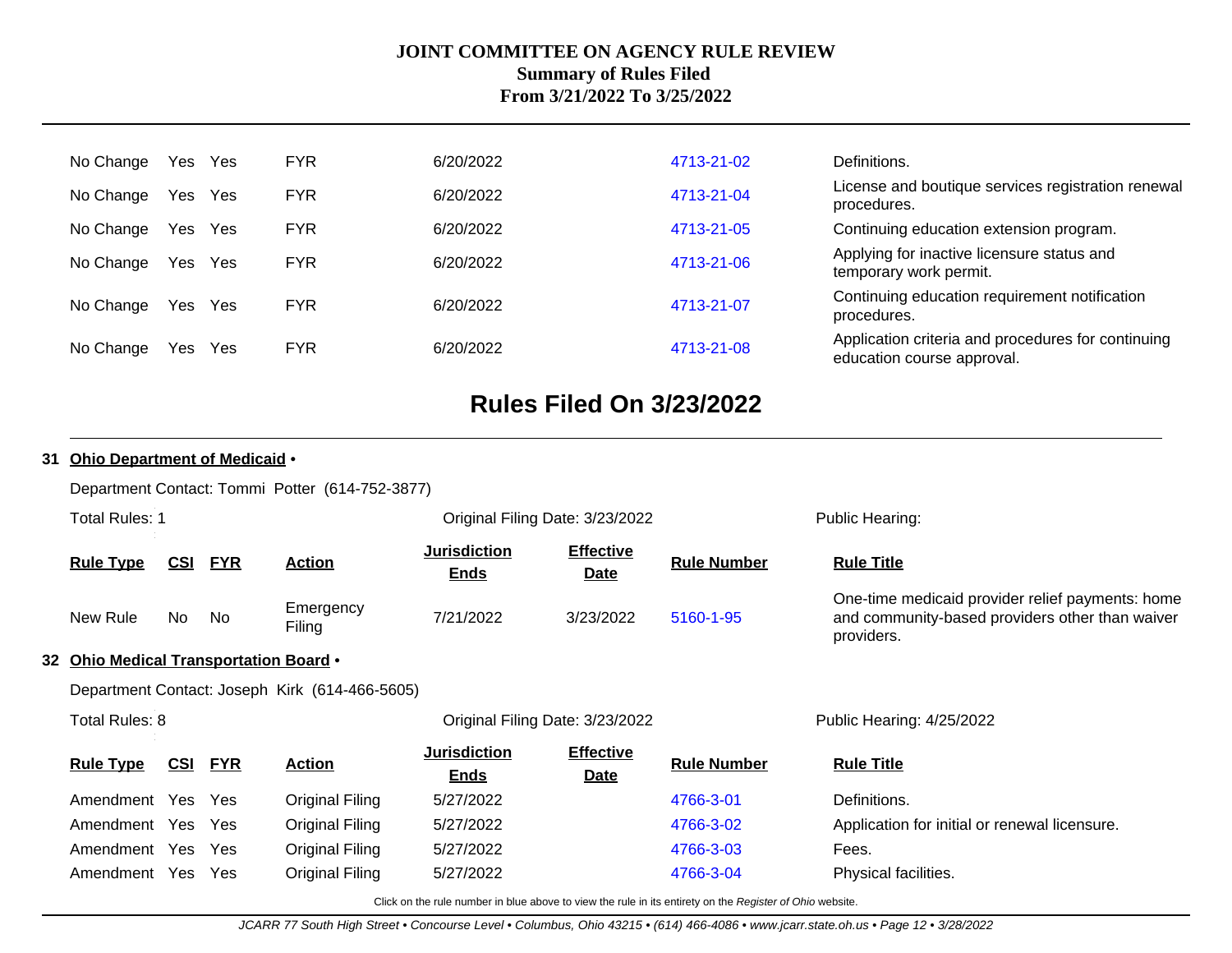| Amendment Yes |      | Yes | Original Filing | 5/27/2022 | 4766-3-12 | Temporary and disaster operations.   |
|---------------|------|-----|-----------------|-----------|-----------|--------------------------------------|
| Amendment Yes |      | Yes | Original Filing | 5/27/2022 | 4766-3-13 | Driver training and qualifications.  |
| Amendment Yes |      | Yes | Original Filing | 5/27/2022 | 4766-3-15 | Changes to be reported to the board. |
| Amendment     | Yes. | Yes | Original Filing | 5/27/2022 | 4766-3-18 | Incorporated by reference.           |

### **33 Ohio Medical Transportation Board** •

Department Contact: Joseph Kirk (614-466-5605)

Total Rules: 10

Original Filing Date: 3/23/2022 Public Hearing: 4/25/2022

| <b>Rule Type</b>  | <u>CSI</u> | <u>FYR</u> | <b>Action</b>   | <b>Jurisdiction</b> | <b>Effective</b> | <b>Rule Number</b> | <b>Rule Title</b>                               |
|-------------------|------------|------------|-----------------|---------------------|------------------|--------------------|-------------------------------------------------|
|                   |            |            |                 | <b>Ends</b>         | <b>Date</b>      |                    |                                                 |
| Amendment         | Yes        | Yes        | Original Filing | 5/27/2022           |                  | 4766-4-01          | Definitions.                                    |
| Amendment         | Yes Yes    |            | Original Filing | 5/27/2022           |                  | 4766-4-02          | Application for initial or renewal licensure.   |
| Amendment         | Yes Yes    |            | Original Filing | 5/27/2022           |                  | 4766-4-03          | Fees.                                           |
| Amendment Yes Yes |            |            | Original Filing | 5/27/2022           |                  | 4766-4-04          | Physical facilities.                            |
| Amendment Yes Yes |            |            | Original Filing | 5/27/2022           |                  | 4766-4-06          | Communication requirements.                     |
| Amendment Yes     |            | Yes        | Original Filing | 5/27/2022           |                  | 4766-4-08          | Vehicle inspections and equipment requirements. |
| Amendment         | Yes        | Yes        | Original Filing | 5/27/2022           |                  | 4766-4-12          | Temporary and disaster operations.              |
| Amendment         | Yes        | Yes        | Original Filing | 5/27/2022           |                  | 4766-4-13          | Staffing compliance.                            |
| Amendment         | Yes        | <b>Yes</b> | Original Filing | 5/27/2022           |                  | 4766-4-15          | Changes to be reported to the board.            |
| Amendment         | Yes        | <b>Yes</b> | Original Filing | 5/27/2022           |                  | 4766-4-18          | Incorporated by reference.                      |
|                   |            |            |                 |                     |                  |                    |                                                 |

#### **34 Ohio Medical Transportation Board** •

Department Contact: Joseph Kirk (614-466-5605)

Total Rules: 8

### Original Filing Date: 3/23/2022 Public Hearing:

| <b>Rule Type</b> | <b>CSI FYR</b> |     | <b>Action</b> | <b>Jurisdiction</b><br><b>Ends</b> | <b>Effective</b><br><b>Date</b> | <b>Rule Number</b> | <b>Rule Title</b>                               |
|------------------|----------------|-----|---------------|------------------------------------|---------------------------------|--------------------|-------------------------------------------------|
| No Change        | Yes Yes        |     | FYR.          | 6/21/2022                          |                                 | 4766-3-05          | Record keeping requirements.                    |
| No Change        | Yes Yes        |     | <b>FYR</b>    | 6/21/2022                          |                                 | 4766-3-06          | Communication requirements.                     |
| No Change        | Yes Yes        |     | <b>FYR</b>    | 6/21/2022                          |                                 | 4766-3-07          | Ambulette license plates.                       |
| No Change        | Yes            | Yes | <b>FYR</b>    | 6/21/2022                          |                                 | 4766-3-08          | Vehicle inspections and equipment requirements. |
| No Change        | Yes            | Yes | <b>FYR</b>    | 6/21/2022                          |                                 | 4766-3-09          | Maintenance documentation.                      |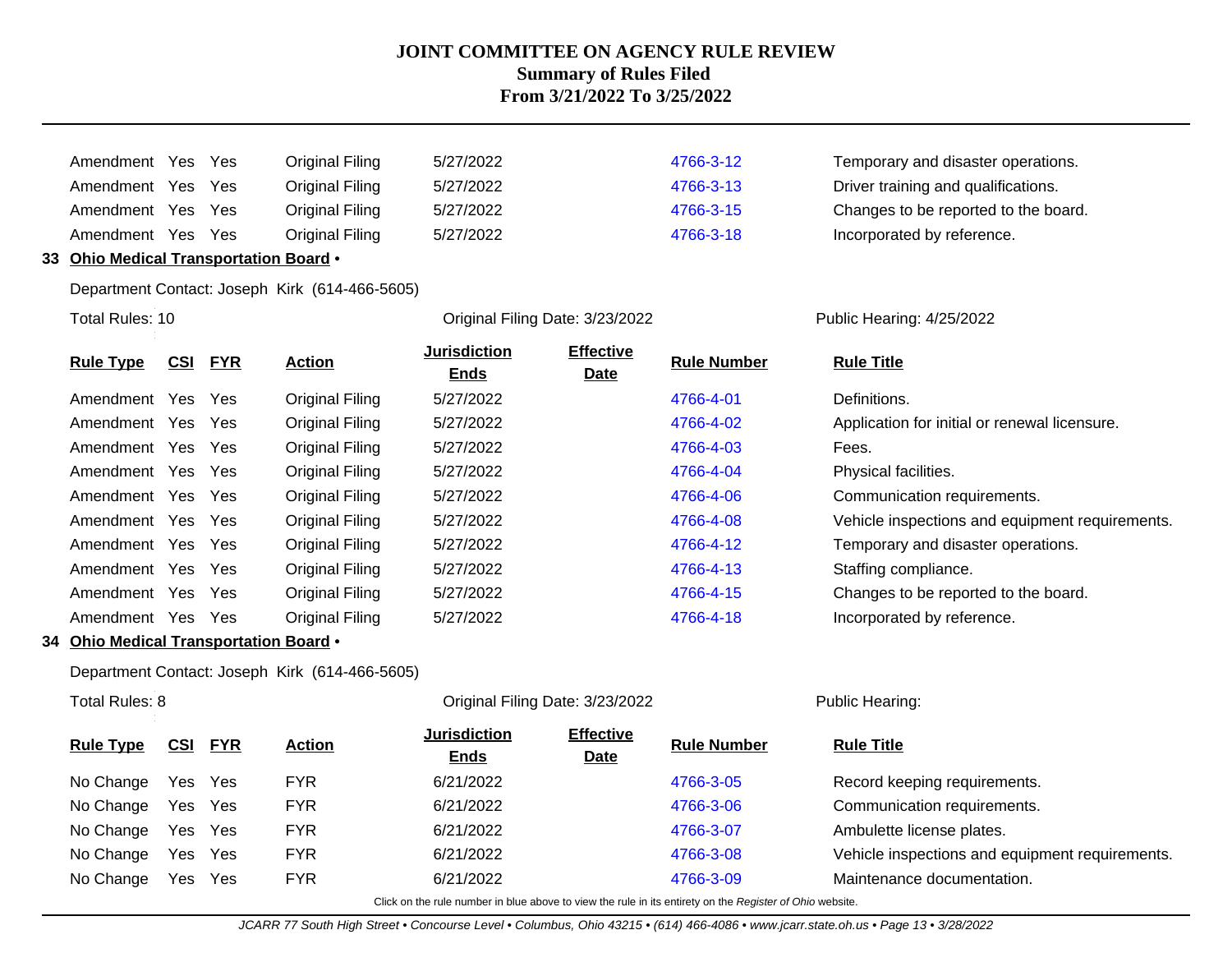|    | No Change                           | Yes        | Yes        | <b>FYR</b>                                     | 6/21/2022                       |                                 | 4766-3-14          | Regulations for out of state providers.  |
|----|-------------------------------------|------------|------------|------------------------------------------------|---------------------------------|---------------------------------|--------------------|------------------------------------------|
|    | No Change                           | Yes        | Yes        | <b>FYR</b>                                     | 6/21/2022                       |                                 | 4766-3-16          | Investigations.                          |
|    | No Change                           | Yes        | Yes        | <b>FYR</b>                                     | 6/21/2022                       |                                 | 4766-3-17          | Disciplinary grounds.                    |
| 35 | Ohio Medical Transportation Board . |            |            |                                                |                                 |                                 |                    |                                          |
|    |                                     |            |            | Department Contact: Joseph Kirk (614-466-5605) |                                 |                                 |                    |                                          |
|    | <b>Total Rules: 7</b>               |            |            |                                                | Original Filing Date: 3/23/2022 |                                 |                    | Public Hearing:                          |
|    | <b>Rule Type</b>                    | <u>CSI</u> | <b>FYR</b> | <b>Action</b>                                  | Jurisdiction<br>Ends            | <b>Effective</b><br><b>Date</b> | <b>Rule Number</b> | <b>Rule Title</b>                        |
|    | No Change                           | Yes        | Yes        | <b>FYR</b>                                     | 6/21/2022                       |                                 | 4766-4-05          | Record keeping requirements.             |
|    | No Change                           | Yes        | Yes        | <b>FYR</b>                                     | 6/21/2022                       |                                 | 4766-4-07          | Health and safety requirements.          |
|    | No Change                           | Yes        | Yes        | <b>FYR</b>                                     | 6/21/2022                       |                                 | 4766-4-09          | Maintenance documentation.               |
|    | No Change                           | Yes        | <b>Yes</b> | <b>FYR</b>                                     | 6/21/2022                       |                                 | 4766-4-11          | Use of lights and other warning devices. |
|    | No Change                           | Yes        | Yes        | <b>FYR</b>                                     | 6/21/2022                       |                                 | 4766-4-14          | Regulations for out of state providers.  |
|    | No Change                           | Yes        | <b>Yes</b> | <b>FYR</b>                                     | 6/21/2022                       |                                 | 4766-4-16          | Investigations.                          |
|    | No Change                           | Yes        | Yes        | <b>FYR</b>                                     | 6/21/2022                       |                                 | 4766-4-17          | Disciplinary grounds.                    |
|    |                                     |            |            |                                                |                                 |                                 |                    |                                          |

### **36 Opportunities for Ohioans with Disabilities** •

Department Contact: Rick Schanz (614-438-1463)

Total Rules: 7

Original Filing Date: 3/23/2022 Public Hearing: 4/27/2022

| <b>Rule Type</b> | <u>CSI</u> | <b>FYR</b> | <b>Action</b>   | <b>Jurisdiction</b><br><b>Ends</b> | <b>Effective</b><br><b>Date</b> | <b>Rule Number</b> | <b>Rule Title</b>                                        |
|------------------|------------|------------|-----------------|------------------------------------|---------------------------------|--------------------|----------------------------------------------------------|
| Amendment        | Yes        | - No       | Original Filing | 5/27/2022                          |                                 | 3304-4-01          | Definitions for the personal care assistance<br>program. |
| Rescission       |            | Yes Yes    | Original Filing | 5/27/2022                          |                                 | 3304-4-02          | Personal care assistance program.                        |
| New Rule         | Yes No     |            | Original Filing | 5/27/2022                          |                                 | 3304-4-02          | Personal care assistance program.                        |
| Rescission       |            | Yes Yes    | Original Filing | 5/27/2022                          |                                 | 3304-4-03          | Grievances.                                              |
| New Rule         | Yes No     |            | Original Filing | 5/27/2022                          |                                 | 3304-4-03          | Grievances.                                              |
| Rescission       |            | Yes Yes    | Original Filing | 5/27/2022                          |                                 | 3304-4-04          | Disciplinary causes and procedures.                      |
| New Rule         | Yes No     |            | Original Filing | 5/27/2022                          |                                 | 3304-4-04          | Disciplinary infractions.                                |
|                  |            |            | - - - -         |                                    |                                 |                    |                                                          |

**37 Public Utilities Commission of Ohio** •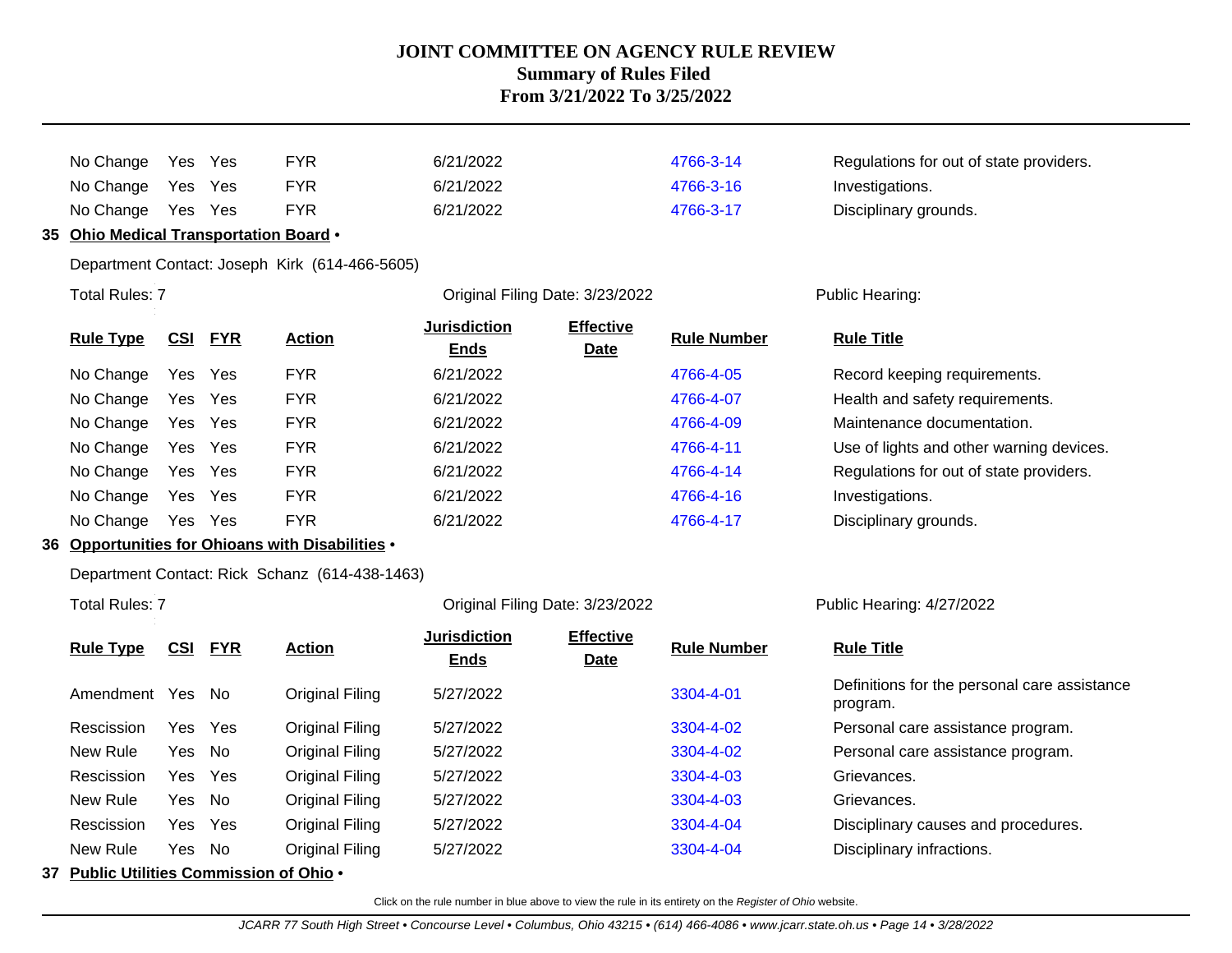|                                                |                                                          | Department Contact: Angela Hawkins (614-466-0122) |            |                                                |                                                                          |                                 |                    |                                                |  |  |  |  |
|------------------------------------------------|----------------------------------------------------------|---------------------------------------------------|------------|------------------------------------------------|--------------------------------------------------------------------------|---------------------------------|--------------------|------------------------------------------------|--|--|--|--|
|                                                | <b>Total Rules: 1</b>                                    |                                                   |            |                                                | Original Filing Date: 3/23/2022                                          |                                 |                    | Public Hearing:                                |  |  |  |  |
|                                                | <b>Rule Type</b>                                         | <b>CSI</b>                                        | <b>FYR</b> | <b>Action</b>                                  | <b>Jurisdiction</b><br><b>Ends</b>                                       | <b>Effective</b><br>Date        | <b>Rule Number</b> | <b>Rule Title</b>                              |  |  |  |  |
|                                                | Amendment Yes Yes                                        |                                                   |            | Original Filing                                | 5/27/2022                                                                |                                 | 4901-7-01          | Standard filing requirements.                  |  |  |  |  |
|                                                |                                                          |                                                   |            |                                                | 38 State Board of Emergency Medical, Fire, and Transportation Services . |                                 |                    |                                                |  |  |  |  |
| Department Contact: Joseph Kirk (614-466-5605) |                                                          |                                                   |            |                                                |                                                                          |                                 |                    |                                                |  |  |  |  |
|                                                | <b>Total Rules: 3</b><br>Original Filing Date: 3/23/2022 |                                                   |            |                                                |                                                                          |                                 |                    | Public Hearing: 4/25/2022                      |  |  |  |  |
|                                                | <b>Rule Type</b>                                         | <u>CSI</u>                                        | <b>FYR</b> | <b>Action</b>                                  | <b>Jurisdiction</b><br><b>Ends</b>                                       | <b>Effective</b><br><b>Date</b> | <b>Rule Number</b> | <b>Rule Title</b>                              |  |  |  |  |
|                                                | Amendment No                                             |                                                   | No.        | <b>Original Filing</b>                         | 5/27/2022                                                                |                                 | 4765-23-01         | Fire service investigation process.            |  |  |  |  |
|                                                | Amendment No                                             |                                                   | No.        | Original Filing                                | 5/27/2022                                                                |                                 | 4765-23-02         | Fire service administrative actions.           |  |  |  |  |
|                                                | Amendment No                                             |                                                   | No.        | <b>Original Filing</b>                         | 5/27/2022                                                                |                                 | 4765-23-03         | Fire service report of administrative actions. |  |  |  |  |
|                                                |                                                          |                                                   |            |                                                | 39 State Board of Emergency Medical, Fire, and Transportation Services . |                                 |                    |                                                |  |  |  |  |
|                                                |                                                          |                                                   |            | Department Contact: Joseph Kirk (614-466-5605) |                                                                          |                                 |                    |                                                |  |  |  |  |
|                                                | Total Rules: 5                                           |                                                   |            |                                                | Original Filing Date: 3/23/2022                                          |                                 |                    | Public Hearing: 4/25/2022                      |  |  |  |  |
|                                                | <b>Rule Type</b>                                         | <b>CSI</b>                                        | <b>FYR</b> | <b>Action</b>                                  | <b>Jurisdiction</b><br><b>Ends</b>                                       | <b>Effective</b><br><b>Date</b> | <b>Rule Number</b> | <b>Rule Title</b>                              |  |  |  |  |
|                                                | Amendment Yes                                            |                                                   | Yes        | Original Filing                                | 5/27/2022                                                                |                                 | 4765-10-01         | Definitions for disciplinary actions.          |  |  |  |  |
|                                                | Amendment Yes Yes                                        |                                                   |            | Original Filing                                | 5/27/2022                                                                |                                 | 4765-10-02         | Investigations.                                |  |  |  |  |
|                                                | Amendment Yes Yes                                        |                                                   |            | Original Filing                                | 5/27/2022                                                                |                                 | 4765-10-03         | Administrative actions.                        |  |  |  |  |
|                                                | Amendment Yes Yes                                        |                                                   |            | Original Filing                                | 5/27/2022                                                                |                                 | 4765-10-05         | Report of administrative actions.              |  |  |  |  |
|                                                | Amendment Yes Yes                                        |                                                   |            | <b>Original Filing</b>                         | 5/27/2022                                                                |                                 | 4765-10-06         | Medical director.                              |  |  |  |  |

# **Rules Filed On 3/24/2022**

### **40 Department of Mental Health and Addiction Services** •

Department Contact: Emily Henry (614-752-8365)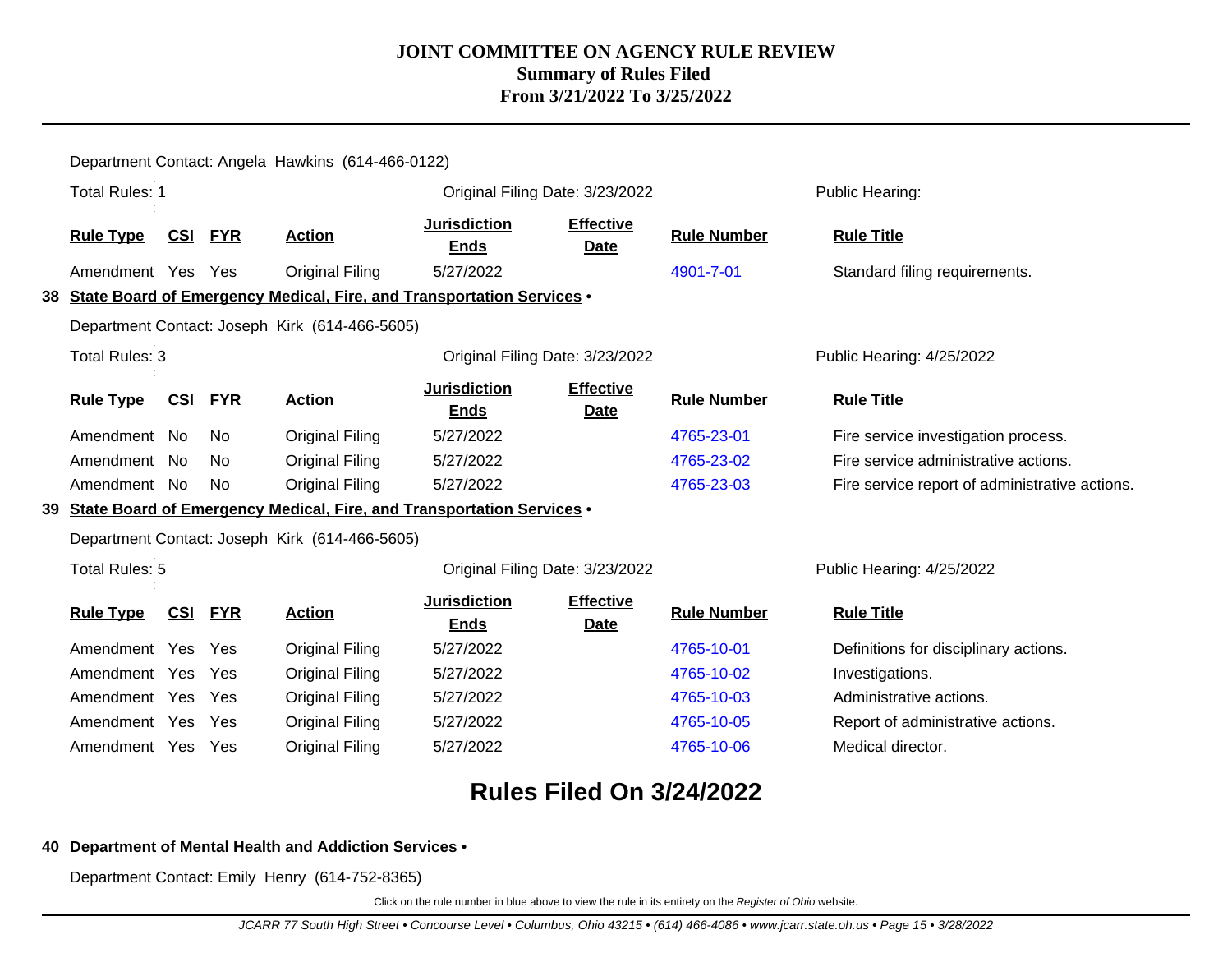| Total Rules: 5                           |            |            |                                                   |                                    | Original Filing Date: 3/24/2022 |                    | Public Hearing: 4/25/2022                     |  |
|------------------------------------------|------------|------------|---------------------------------------------------|------------------------------------|---------------------------------|--------------------|-----------------------------------------------|--|
| <b>Rule Type</b>                         | CSI        | <b>FYR</b> | <b>Action</b>                                     | <b>Jurisdiction</b><br><u>Ends</u> | <b>Effective</b><br><b>Date</b> | <b>Rule Number</b> | <b>Rule Title</b>                             |  |
| Amendment Yes                            |            | - No       | Original Filing                                   | 5/28/2022                          |                                 | 5122-40-01         | Definitions and applicability.                |  |
| Amendment Yes                            |            | No.        | Original Filing                                   | 5/28/2022                          |                                 | 5122-40-03         | Issuance of licenses.                         |  |
| Amendment Yes                            |            | No.        | Original Filing                                   | 5/28/2022                          |                                 | 5122-40-06         | Medication assisted treatment administration. |  |
| Amendment Yes                            |            | No.        | Original Filing                                   | 5/28/2022                          |                                 | 5122-40-08         | Monitoring program.                           |  |
| Amendment Yes                            |            | Yes        | Original Filing                                   | 5/28/2022                          |                                 | 5122-40-09         | Non-medication services.                      |  |
| 41 Public Utilities Commission of Ohio . |            |            |                                                   |                                    |                                 |                    |                                               |  |
|                                          |            |            | Department Contact: Angela Hawkins (614-466-0122) |                                    |                                 |                    |                                               |  |
| <b>Total Rules: 1</b>                    |            |            |                                                   | Original Filing Date: 3/23/2022    |                                 |                    | Public Hearing:                               |  |
| <b>Rule Type</b>                         | <u>CSI</u> | <b>FYR</b> | <b>Action</b>                                     | <b>Jurisdiction</b><br><b>Ends</b> | <b>Effective</b><br><b>Date</b> | <b>Rule Number</b> | <b>Rule Title</b>                             |  |
| Amendment Yes                            |            | Yes        | <b>Revised Filing</b>                             | 5/27/2022                          |                                 | 4901-7-01          | Standard filing requirements.                 |  |
|                                          |            |            |                                                   |                                    | <b>Rules Filed On 3/25/2022</b> |                    |                                               |  |

|                 |                                                        | Department Contact: Christina E Haselberger (614-466-3439) |            |                                                |                                                                                                          |                                 |                    |                                                                |  |  |  |  |  |
|-----------------|--------------------------------------------------------|------------------------------------------------------------|------------|------------------------------------------------|----------------------------------------------------------------------------------------------------------|---------------------------------|--------------------|----------------------------------------------------------------|--|--|--|--|--|
|                 | Total Rules: 2                                         |                                                            |            |                                                |                                                                                                          | Original Filing Date: 1/18/2022 |                    | Public Hearing: 2/22/2022                                      |  |  |  |  |  |
|                 | CSI<br><b>FYR</b><br><b>Action</b><br><b>Rule Type</b> |                                                            |            |                                                | <b>Jurisdiction</b><br><b>Ends</b>                                                                       | <b>Effective</b><br>Date        | <b>Rule Number</b> | <b>Rule Title</b>                                              |  |  |  |  |  |
|                 | Amendment No                                           |                                                            | Yes        | <b>Final Filing</b>                            |                                                                                                          | 4/4/2022                        | 123:1-76-01        | Drug-free workplace definitions of terms.                      |  |  |  |  |  |
|                 | Amendment No                                           |                                                            | <b>Yes</b> | <b>Final Filing</b>                            |                                                                                                          | 4/4/2022                        | 123:1-76-11        | Finding of employee drug use and disciplinary<br>consequences. |  |  |  |  |  |
|                 | 43 Department of Aging •                               |                                                            |            |                                                |                                                                                                          |                                 |                    |                                                                |  |  |  |  |  |
|                 |                                                        |                                                            |            | Department Contact: Tom Simmons (614-202-7971) |                                                                                                          |                                 |                    |                                                                |  |  |  |  |  |
| Total Rules: 13 |                                                        |                                                            |            |                                                |                                                                                                          | Original Filing Date: 1/18/2022 |                    | Public Hearing: 2/18/2022                                      |  |  |  |  |  |
|                 |                                                        |                                                            |            |                                                | Click on the rule number in blue above to view the rule in its entirety on the Register of Ohio website. |                                 |                    |                                                                |  |  |  |  |  |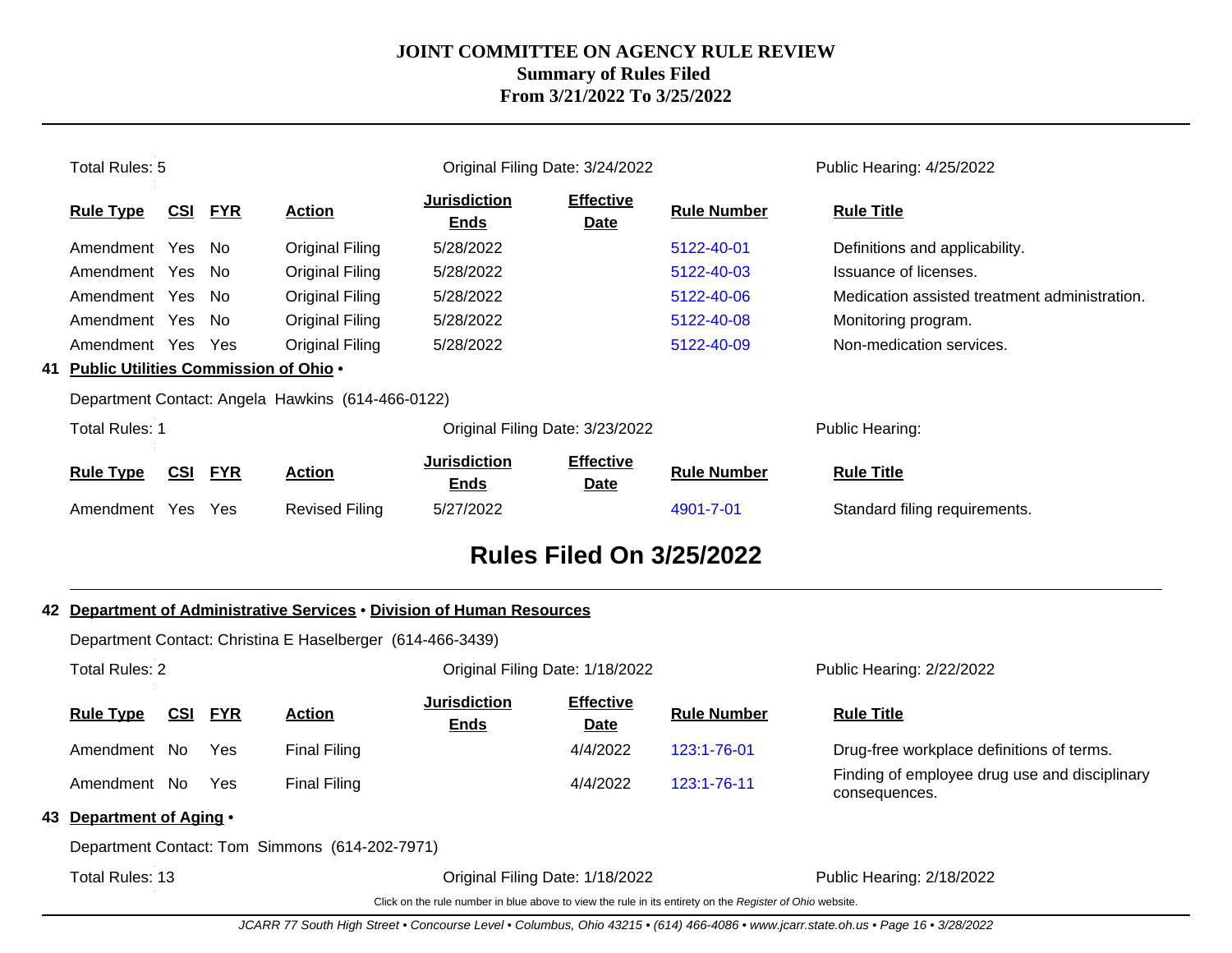| <b>Rule Type</b>         | <u>CSI</u> | <b>FYR</b> | <b>Action</b>                                  | <b>Jurisdiction</b><br><b>Ends</b> | <b>Effective</b><br>Date        | <b>Rule Number</b> | <b>Rule Title</b>                                                                                                         |
|--------------------------|------------|------------|------------------------------------------------|------------------------------------|---------------------------------|--------------------|---------------------------------------------------------------------------------------------------------------------------|
| Amendment Yes Yes        |            |            | <b>Final Filing</b>                            |                                    | 4/4/2022                        | 173-39-01          | ODA provider certification: introduction and<br>definitions.                                                              |
| Amendment Yes Yes        |            |            | <b>Final Filing</b>                            |                                    | 4/4/2022                        | 173-39-02          | ODA provider certification: requirements for<br>providers to become, and to remain, certified.                            |
| Amendment Yes Yes        |            |            | <b>Final Filing</b>                            |                                    | 4/4/2022                        | 173-39-02.1        | ODA provider certification: adult day service.                                                                            |
| Amendment Yes Yes        |            |            | <b>Final Filing</b>                            |                                    | 4/4/2022                        | 173-39-02.10       | ODA provider certification: nutritional consultations.                                                                    |
| Amendment Yes Yes        |            |            | <b>Final Filing</b>                            |                                    | 4/4/2022                        | 173-39-02.13       | ODA provider certification: non-emergency medical<br>transportation.                                                      |
| Amendment Yes Yes        |            |            | <b>Final Filing</b>                            |                                    | 4/4/2022                        | 173-39-02.20       | ODA provider certification: enhanced community<br>living.                                                                 |
| Amendment Yes Yes        |            |            | <b>Final Filing</b>                            |                                    | 4/4/2022                        | 173-39-02.7        | ODA provider certification: home medical<br>equipment and supplies.                                                       |
| Amendment Yes Yes        |            |            | <b>Final Filing</b>                            |                                    | 4/4/2022                        | 173-39-02.8        | ODA provider certification: homemaker.                                                                                    |
| Amendment Yes Yes        |            |            | <b>Final Filing</b>                            |                                    | 4/4/2022                        | 173-39-03.1        | ODA provider certification: federal heightened<br>scrutiny of provider settings with institutional<br>characteristics.    |
| Amendment Yes Yes        |            |            | <b>Final Filing</b>                            |                                    | 4/4/2022                        | 173-39-03.2        | ODA provider certification: changes of ownership<br>interest or organizational structure.                                 |
| Amendment Yes Yes        |            |            | <b>Final Filing</b>                            |                                    | 4/4/2022                        | 173-39-03.3        | ODA provider certification: applying to be certified<br>to provide additional services.                                   |
| Amendment Yes Yes        |            |            | <b>Final Filing</b>                            |                                    | 4/4/2022                        | 173-39-03.4        | ODA provider certification: applying to be certified<br>in additional regions or to certify additional<br>business sites. |
| Amendment Yes Yes        |            |            | <b>Final Filing</b>                            |                                    | 4/4/2022                        | 173-39-04          | ODA provider certification: structural compliance<br>reviews.                                                             |
| 44 Department of Aging . |            |            |                                                |                                    |                                 |                    |                                                                                                                           |
|                          |            |            | Department Contact: Tom Simmons (614-202-7971) |                                    |                                 |                    |                                                                                                                           |
| <b>Total Rules: 1</b>    |            |            |                                                |                                    | Original Filing Date: 10/4/2021 |                    | Public Hearing: 11/8/2021                                                                                                 |
|                          |            |            |                                                | <b>Jurisdiction</b>                | <b>Effective</b>                |                    |                                                                                                                           |
| <b>Rule Type</b>         | CSI        | <b>FYR</b> | <b>Action</b>                                  | <b>Ends</b>                        | Date                            | <b>Rule Number</b> | <b>Rule Title</b>                                                                                                         |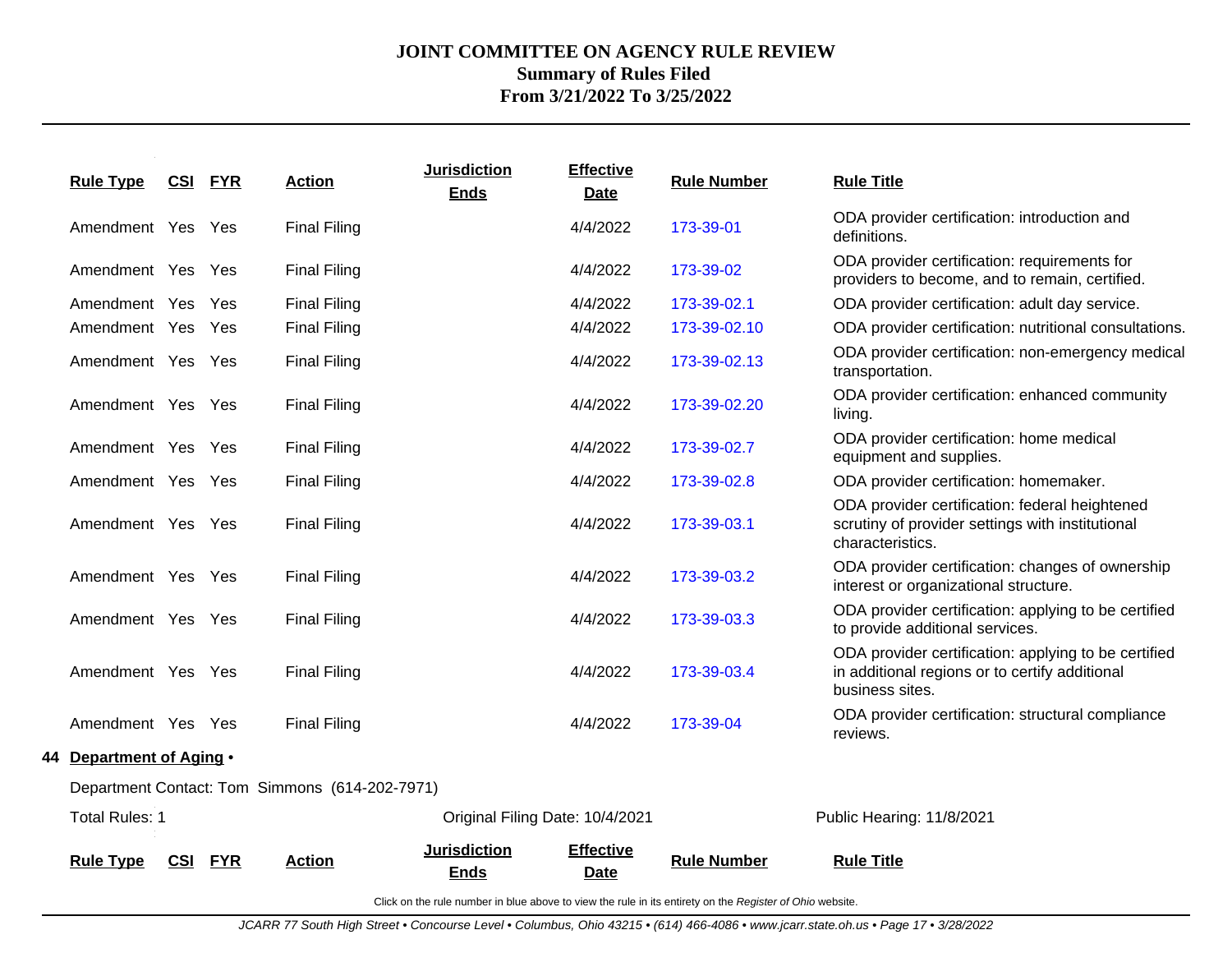| Amendment Yes Yes |                | <b>Final Filing</b>                                                 |                                    | 4/4/2022                        | 173-3-07           | Older Americans Act: consumer contributions.                               |
|-------------------|----------------|---------------------------------------------------------------------|------------------------------------|---------------------------------|--------------------|----------------------------------------------------------------------------|
|                   |                | 45 Department of Agriculture · Fairs and Amusement Rides            |                                    |                                 |                    |                                                                            |
|                   |                | Department Contact: Jacquelyn Rachelle Keller-Potvin (614-728-6340) |                                    |                                 |                    |                                                                            |
| Total Rules: 40   |                |                                                                     | Original Filing Date: 3/25/2022    |                                 |                    | Public Hearing: 4/26/2022                                                  |
| <b>Rule Type</b>  | <b>CSI FYR</b> | <b>Action</b>                                                       | <b>Jurisdiction</b><br><b>Ends</b> | <b>Effective</b><br><b>Date</b> | <b>Rule Number</b> | <b>Rule Title</b>                                                          |
| Amendment Yes     | Yes            | <b>Original Filing</b>                                              | 5/29/2022                          |                                 | 901:9-1-01         | Amusement ride or device permit.                                           |
| Amendment Yes     | Yes            | Original Filing                                                     | 5/29/2022                          |                                 | 901:9-1-02         | Powers of the director.                                                    |
| Amendment Yes Yes |                | <b>Original Filing</b>                                              | 5/29/2022                          |                                 | 901:9-1-03         | Prohibitions.                                                              |
| Amendment Yes Yes |                | <b>Original Filing</b>                                              | 5/29/2022                          |                                 | 901:9-1-04         | Procedure for safety inspection of amusement rides<br>or devices.          |
| Amendment Yes     | Yes            | <b>Original Filing</b>                                              | 5/29/2022                          |                                 | 901:9-1-04.1       | Fatigue and corrosion review.                                              |
| Amendment Yes Yes |                | <b>Original Filing</b>                                              | 5/29/2022                          |                                 | 901:9-1-04.2       | Inspection requirements.                                                   |
| Amendment Yes Yes |                | <b>Original Filing</b>                                              | 5/29/2022                          |                                 | 901:9-1-06         | Additional operation procedures for amusement<br>rides and devices.        |
| Amendment Yes Yes |                | <b>Original Filing</b>                                              | 5/29/2022                          |                                 | 901:9-1-06.1       | Safety standards for inflatable amusement devices.                         |
| Amendment Yes Yes |                | <b>Original Filing</b>                                              | 5/29/2022                          |                                 | 901:9-1-07         | Rules pertaining to signage for amusement rides<br>and devices.            |
| Amendment Yes Yes |                | <b>Original Filing</b>                                              | 5/29/2022                          |                                 | 901:9-1-08         | Standard definitions of terms relating to<br>amusement rides or devices.   |
| Amendment Yes Yes |                | <b>Original Filing</b>                                              | 5/29/2022                          |                                 | 901:9-1-09         | Violations and fines.                                                      |
| Amendment Yes Yes |                | <b>Original Filing</b>                                              | 5/29/2022                          |                                 | $901:9 - 1 - 14$   | Water quality for aquatic devices using chemically<br>treated water.       |
| Amendment Yes Yes |                | <b>Original Filing</b>                                              | 5/29/2022                          |                                 | 901:9-1-14.1       | Ultraviolet disinfection systems for full body contact<br>aquatic devices. |
| Amendment Yes     | Yes            | <b>Original Filing</b>                                              | 5/29/2022                          |                                 | $901:9 - 1 - 21$   | Purpose and scope.                                                         |
| Amendment Yes     | Yes            | <b>Original Filing</b>                                              | 5/29/2022                          |                                 | 901:9-1-22         | Definitions.                                                               |
| Amendment Yes     | Yes            | Original Filing                                                     | 5/29/2022                          |                                 | $901:9 - 1 - 23$   | Permit application.                                                        |
| Amendment Yes     | Yes            | Original Filing                                                     | 5/29/2022                          |                                 | $901:9 - 1 - 24$   | Safety space.                                                              |
| Amendment Yes     | Yes            | <b>Original Filing</b>                                              | 5/29/2022                          |                                 | 901:9-1-25         | Platform safe working load.                                                |
| Amendment Yes Yes |                | <b>Original Filing</b>                                              | 5/29/2022                          |                                 | 901:9-1-26         | Lowering system.                                                           |
|                   |                |                                                                     |                                    |                                 |                    |                                                                            |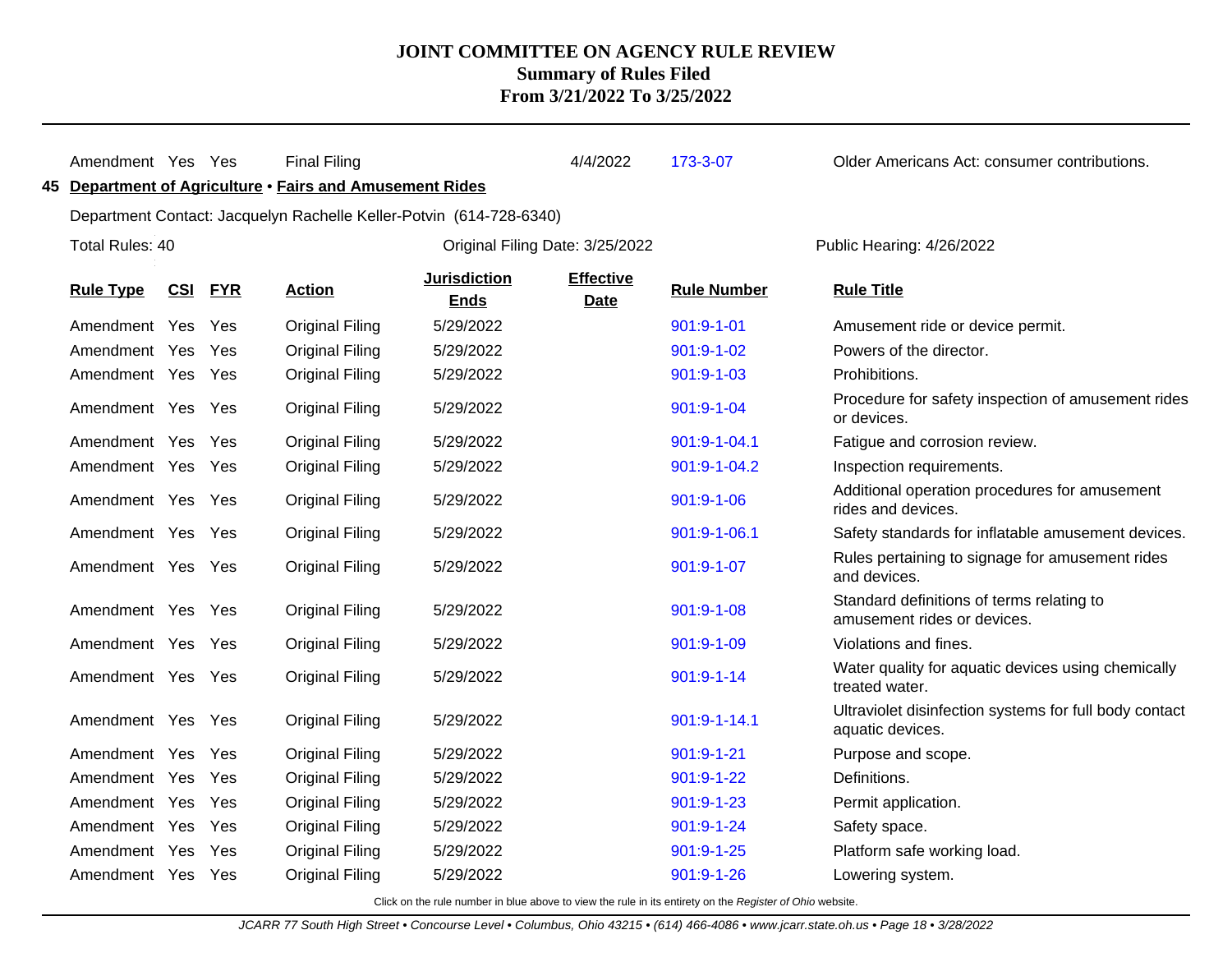| CSI              | <b>FYR</b>                                                                                                                                                                                                                                                                                                                                                                | <b>Action</b>                   | <b>Jurisdiction</b><br><b>Ends</b> | <b>Effective</b><br><b>Date</b>                  | <b>Rule Number</b>                                                                                        | <b>Rule Title</b>                                                             |
|------------------|---------------------------------------------------------------------------------------------------------------------------------------------------------------------------------------------------------------------------------------------------------------------------------------------------------------------------------------------------------------------------|---------------------------------|------------------------------------|--------------------------------------------------|-----------------------------------------------------------------------------------------------------------|-------------------------------------------------------------------------------|
|                  |                                                                                                                                                                                                                                                                                                                                                                           |                                 |                                    |                                                  |                                                                                                           | Public Hearing: 2/17/2022                                                     |
|                  |                                                                                                                                                                                                                                                                                                                                                                           |                                 |                                    |                                                  |                                                                                                           |                                                                               |
|                  |                                                                                                                                                                                                                                                                                                                                                                           |                                 |                                    |                                                  |                                                                                                           |                                                                               |
|                  | Yes                                                                                                                                                                                                                                                                                                                                                                       | <b>Original Filing</b>          | 5/29/2022                          |                                                  | 901:9-1-47                                                                                                | Exemptions.                                                                   |
|                  | Yes                                                                                                                                                                                                                                                                                                                                                                       | <b>Original Filing</b>          | 5/29/2022                          |                                                  | 901:9-1-46                                                                                                | Go kart track plan review.                                                    |
|                  | Yes                                                                                                                                                                                                                                                                                                                                                                       | <b>Original Filing</b>          | 5/29/2022                          |                                                  | 901:9-1-45                                                                                                | Concession go kart facility operations.                                       |
|                  | Yes                                                                                                                                                                                                                                                                                                                                                                       | <b>Original Filing</b>          | 5/29/2022                          |                                                  | $901:9 - 1 - 44$                                                                                          | Track design and construction.                                                |
|                  | Yes                                                                                                                                                                                                                                                                                                                                                                       | Original Filing                 | 5/29/2022                          |                                                  | $901:9 - 1 - 43$                                                                                          | Design and manufacture.                                                       |
|                  | Yes                                                                                                                                                                                                                                                                                                                                                                       | <b>Original Filing</b>          | 5/29/2022                          |                                                  | 901:9-1-42                                                                                                | Go kart terminology.                                                          |
|                  | <b>Yes</b>                                                                                                                                                                                                                                                                                                                                                                | <b>Original Filing</b>          | 5/29/2022                          |                                                  | 901:9-1-41                                                                                                | Nets.                                                                         |
|                  | Yes                                                                                                                                                                                                                                                                                                                                                                       | <b>Original Filing</b>          | 5/29/2022                          |                                                  | $901:9 - 1 - 40$                                                                                          | Prohibited activities.                                                        |
|                  | Yes                                                                                                                                                                                                                                                                                                                                                                       | <b>Original Filing</b>          | 5/29/2022                          |                                                  | 901:9-1-39                                                                                                | Emergency provisions and procedures.                                          |
|                  | <b>Yes</b>                                                                                                                                                                                                                                                                                                                                                                | <b>Original Filing</b>          | 5/29/2022                          |                                                  | 901:9-1-38                                                                                                | Site operating manual.                                                        |
|                  | Yes                                                                                                                                                                                                                                                                                                                                                                       | <b>Original Filing</b>          | 5/29/2022                          |                                                  | 901:9-1-37                                                                                                | Staff and duties.                                                             |
|                  | <b>Yes</b>                                                                                                                                                                                                                                                                                                                                                                | <b>Original Filing</b>          | 5/29/2022                          |                                                  | 901:9-1-36                                                                                                | Jumper requirements.                                                          |
|                  | <b>Yes</b>                                                                                                                                                                                                                                                                                                                                                                | <b>Original Filing</b>          | 5/29/2022                          |                                                  | $901:9 - 1 - 35$                                                                                          | Site requirements.                                                            |
|                  |                                                                                                                                                                                                                                                                                                                                                                           | <b>Original Filing</b>          | 5/29/2022                          |                                                  | 901:9-1-34                                                                                                | Landing/recovery area including the area<br>immediately under the jump space. |
|                  |                                                                                                                                                                                                                                                                                                                                                                           | <b>Original Filing</b>          | 5/29/2022                          |                                                  | 901:9-1-33                                                                                                | Identification of equipment, rigging, bungee cord<br>and safety equipment.    |
|                  |                                                                                                                                                                                                                                                                                                                                                                           | <b>Original Filing</b>          | 5/29/2022                          |                                                  | 901:9-1-32                                                                                                | Replacement of rigging and equipment.                                         |
|                  | Yes                                                                                                                                                                                                                                                                                                                                                                       | <b>Original Filing</b>          | 5/29/2022                          |                                                  | 901:9-1-31                                                                                                | Testing and inspection.                                                       |
|                  | Yes                                                                                                                                                                                                                                                                                                                                                                       | <b>Original Filing</b>          | 5/29/2022                          |                                                  | 901:9-1-30                                                                                                | Jumper harness and hardware.                                                  |
|                  | <b>Yes</b>                                                                                                                                                                                                                                                                                                                                                                | Original Filing                 | 5/29/2022                          |                                                  | 901:9-1-29                                                                                                | Bungee cord specifications.                                                   |
|                  | Yes                                                                                                                                                                                                                                                                                                                                                                       | <b>Original Filing</b>          | 5/29/2022                          |                                                  | 901:9-1-28                                                                                                | Suspended personnel platforms.                                                |
|                  | Yes                                                                                                                                                                                                                                                                                                                                                                       | Original Filing                 | 5/29/2022                          |                                                  | 901:9-1-27                                                                                                | Cranes.                                                                       |
| <b>Rule Type</b> | Amendment Yes<br>Amendment Yes<br>Amendment Yes<br>Amendment Yes<br>Amendment Yes<br>Amendment Yes<br>Amendment Yes<br>Amendment Yes<br>Amendment Yes<br>Amendment Yes<br>Amendment Yes<br>Amendment Yes<br>Amendment Yes<br>Amendment Yes<br>Amendment Yes<br>Amendment Yes<br>Amendment Yes<br>Amendment Yes<br>Amendment Yes<br>Amendment Yes<br><b>Total Rules: 2</b> | Yes<br>Yes<br>Amendment Yes Yes |                                    | Department Contact: Michael Lynch (614-466-4605) | 46 Department of Job and Family Services . Division of Social Services<br>Original Filing Date: 1/14/2022 |                                                                               |

Amendment Yes No Final Filing 2002 4/4/2022 [5101:2-42-19](http://www.registerofohio.state.oh.us/jsps/publicdisplayrules/processPublicDisplayRules.jsp?entered_rule_no=5101:2-42-19&doWhat=GETBYRULENUM&raID=0) Requirements for the provision of independent

Click on the rule number in blue above to view the rule in its entirety on the Register of Ohio website.

living services to youth in custody.